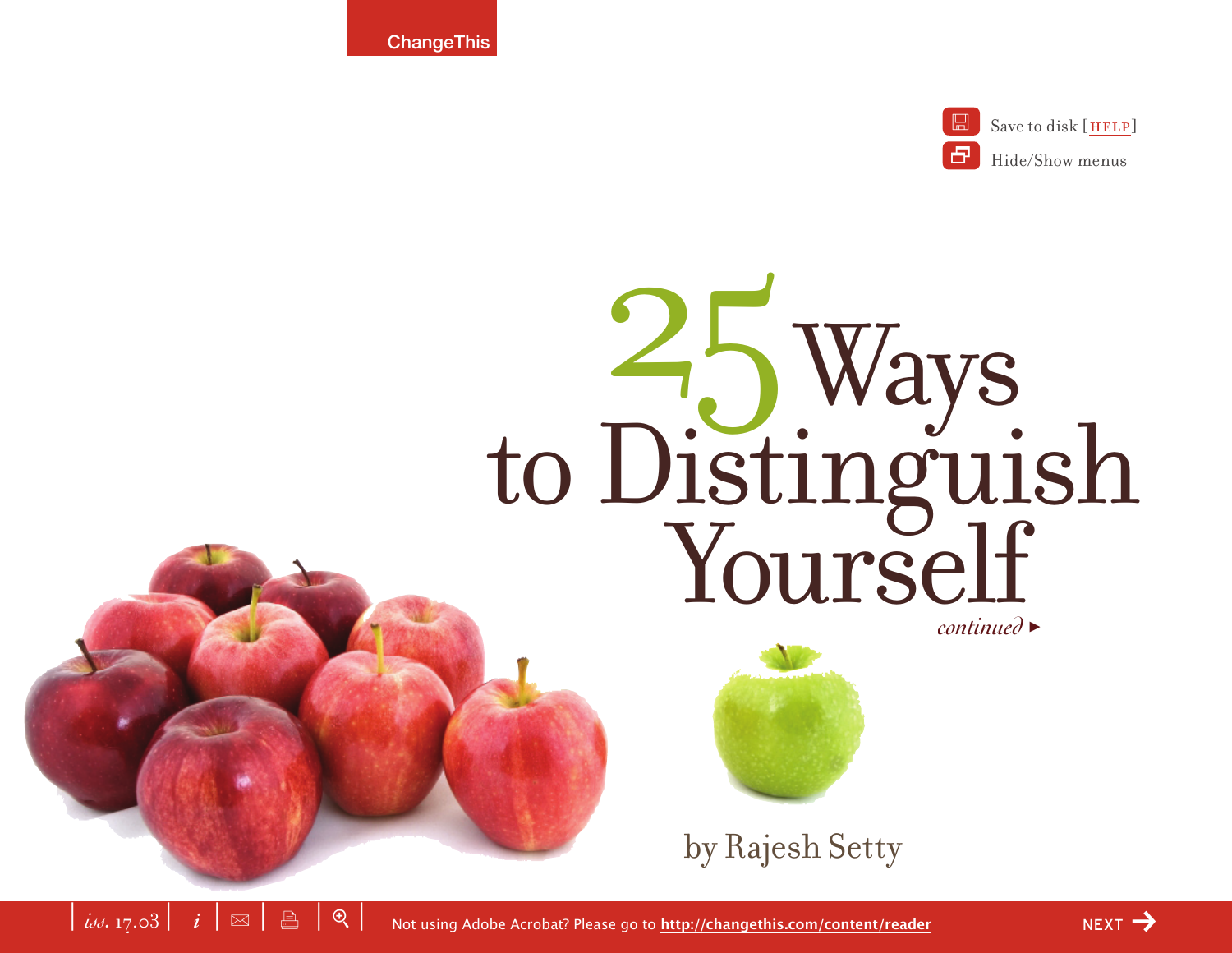#### **Why should you distinguish yourself?**

**Short answer:** Being part of the commodity crowd erodes your value.

**Long answer:** Technology professionals worldwide are getting caught in a tsunami of massive commoditization. Technologies are changing very fast. What seemed hot today is not hot anymore. There is a constant pressure to give more, be more effective, be more efficient and be more productive. This forces most technology professionals to go after "short-term skills". Of course, going after "short-term skills" will provide "short-term results" but will hurt them in the "long-run". Competency in technical skills is necessary to succeed in this world but they are not sufficient to thrive. The question is *what can one do differently so that he or she can distinguish and move above the commodity crowd*? The goal of this manifesto is to provide 25 ways to do just that.

**Bonus:** You have reached where you are by doing whatever you have done so far. If you need to leapfrog and succeed beyond dreams, continuing to do whatever you have done in the past may not be the answer. You need to **think** and **be** different. In other words, you need to distinguish yourself!

## **#1 Care as if it's your own**

Late last year we were looking to move into a bigger office space and I was asking my friends for some referrals to good commercial real estate brokers. One of them asked me to contact Jeff . I asked "So who is Jeff with?" This person interestingly did not know where Jeff was working and almost didn't care about the company Jeff was associated with. He said "I have no clue there. But I am confident that he will take good care of you" and handed Jeff's number.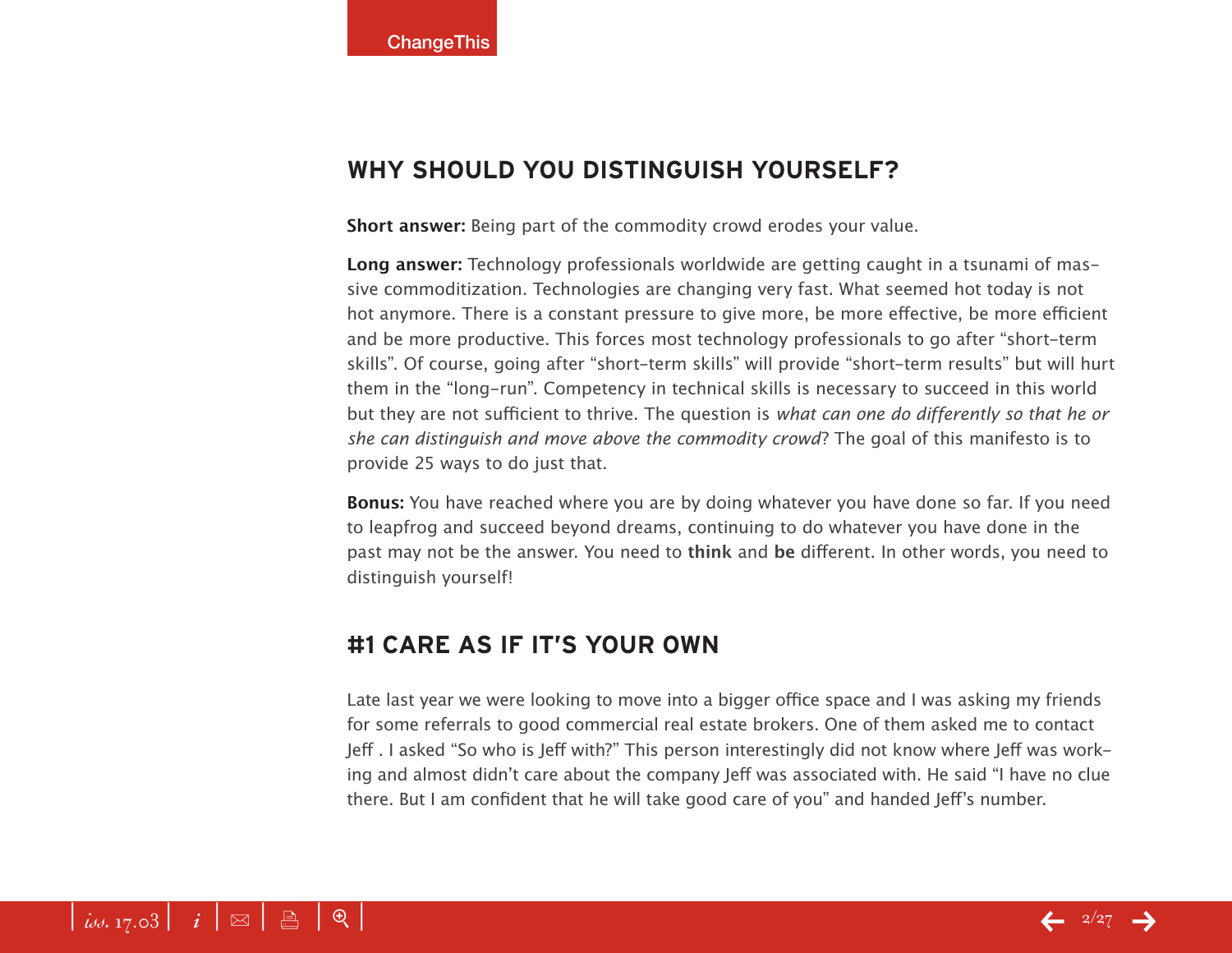Long story short. We met Jeff (who is with Cornish and Carry) and from day one, we had a pleasant experience. We could see that he really cared. He asked a lot of questions about our business and for what we were looking in the new office space. After a couple of meetings, we could feel that Jeff almost had a complete understanding of our business and our needs. In the next couple of weeks, he showed us three office spaces and not surprisingly, our management team liked all the three of them. Talk about hit rate — he had 100%. This wouldn't have been possible if he didn't care!!

Jeff is now a good friend I will have no hesitation to do business with him again or to refer him to someone else that is looking for office space.

Thanks Jeff — By caring and taking care of us, you have distinguished yourself and set an example for others.

## **#2 Do your daily work with passion!**

Tim Carter is an expert on home building, remodeling and repair. There are millions that are out there who know this stuff. But Tim is different. He has taken his trade to the extreme and built an empire at [Askthebuilder.com](http://www.askthebuilder.com/). Tim's eBooks on these topics are sold like hot cakes. His radio shows are popular and his columns appear in 42 newspapers. Tim gets in excess of 350,000 visitors per month on his site. Talk about passion for his work!

In a completely different setting, take the case of Denise Meyers who carves Native American icons on gourds. Denise sells them for \$6k or more a piece. Each [masterpiece](http://www.denisemeyers.com/process.htm) is a demonstration of passion at work!

Can we do anything similar in the technology business?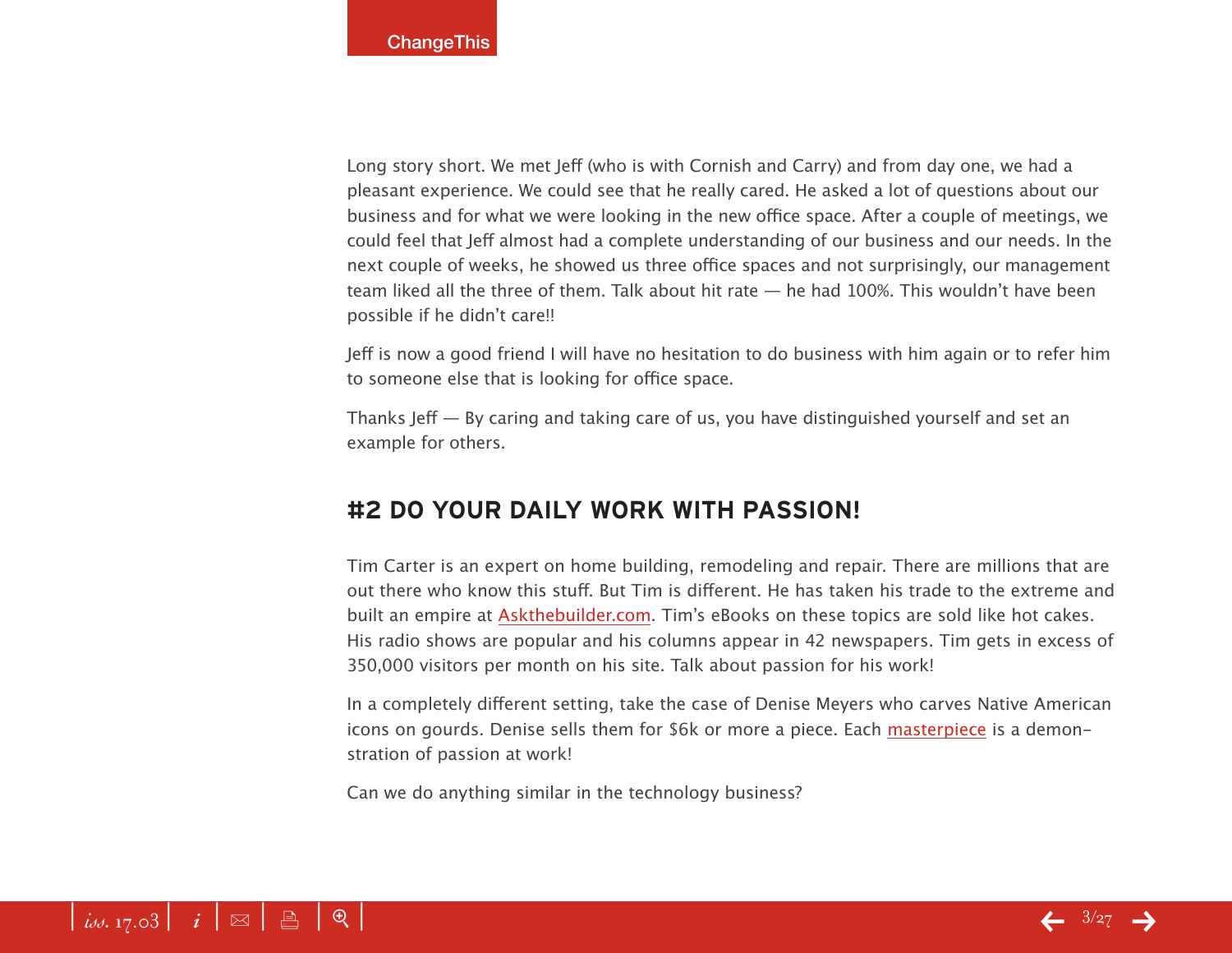It's hard work if we are one among the millions of Java programmers that are out there in the world. The question to ask is not how many Java programmers are there in the world but to find out how many of these Java programmers are going about their jobs with true passion. How many of them really are determined to make a difference to this world via their jobs?

Our work will never be the same once we bring PASSION into the equation!

## **#3 Build strong relationships**

#### *What is one thing that takes a long time to build but can be destroyed in no time?*

There are many answers to the above question. My favorite answer is **Trust**. Trust is the bedrock of solid relationships. As you have observed, it takes a while for you to trust someone 100%. For almost the same reasons, there is no *overnight solution* for building strong relationships. It just takes a long time of sustained efforts where each party is cautiously building trust one-step-at-a-time.

In my opinion, there are only two types of relationships (1) long-term and (2) very long-term. The rest are casual transactions. Very long-term relationships provide an unfair advantage but not without an investment (*long-term* explains it all.)

Relationships will sustain only when there is mutual value. One-sided relationships will end sooner or later. Why is this important? Here is one reason: Our tendency is to go and find people that are more powerful than us and try and build a long-term relationship with them. The value to us from such relationships is clear and direct. The key questions are: What about the reciprocal value to the other party? What's in it for them (WIIFT) in this relationship?

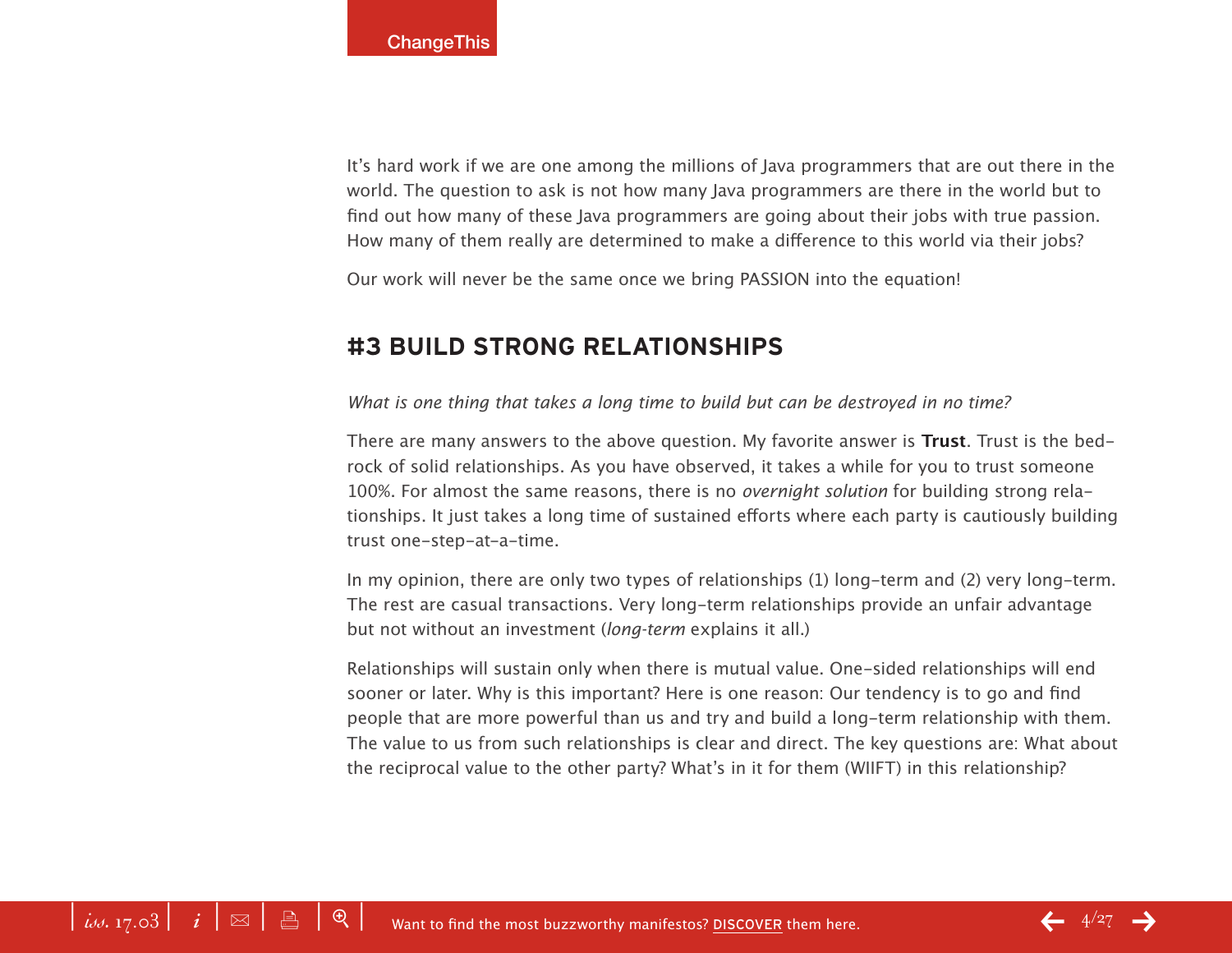One trap that most of us fall into is **entitlement**. Relationships don't happen by entitlement, hierarchy or position. It happens by *design* of *healthy value exchange*. There are no accidents here.

#### **#4 Dream BIG!**

Whenever I ask the question — "What is your dream?" I get a variety of answers from people. Some dreams are grand, some are funny, some lack logic and some are unreasonable and so on. This is expected. However, what is interesting is most people have vague dreams such as "I want to be more happy" or "I want to be financially independent" or something of that sort. More interestingly, most dreams are very small — they could almost be goals two or three years out. That is so sad.

#### Here's my \$.02: *If it is already a dream, why not dream BIG*?

Why do we have to put a limitation on our dreams. It's not real life, it's dream world. There are limitations in the real world but we don't have to extend these limitations to our imagination. Let our imagination be imaginative and let our dreams be unreasonable and seem unrealistic. Watch people who have achieved significant milestones; their dreams were not reasonable when first conceived.

*How do we see it in reality if it's not vividly imagined in our dreams first?*

Go dream BIG and good luck with your dreams!!

PS: Once you dream, if you need help to make them come true, read my friend Marcia's book on that topic — [Make your dreams come tru](http://www.amazon.com/exec/obidos/redirect?tag=lifebeyondcod-20&path=tg/detail/-/0609606085/qid=1109302439/sr=8-2/ref=sr_8_xs_ap_i1_xgl14/?v=glance&s=books&n=507846)e.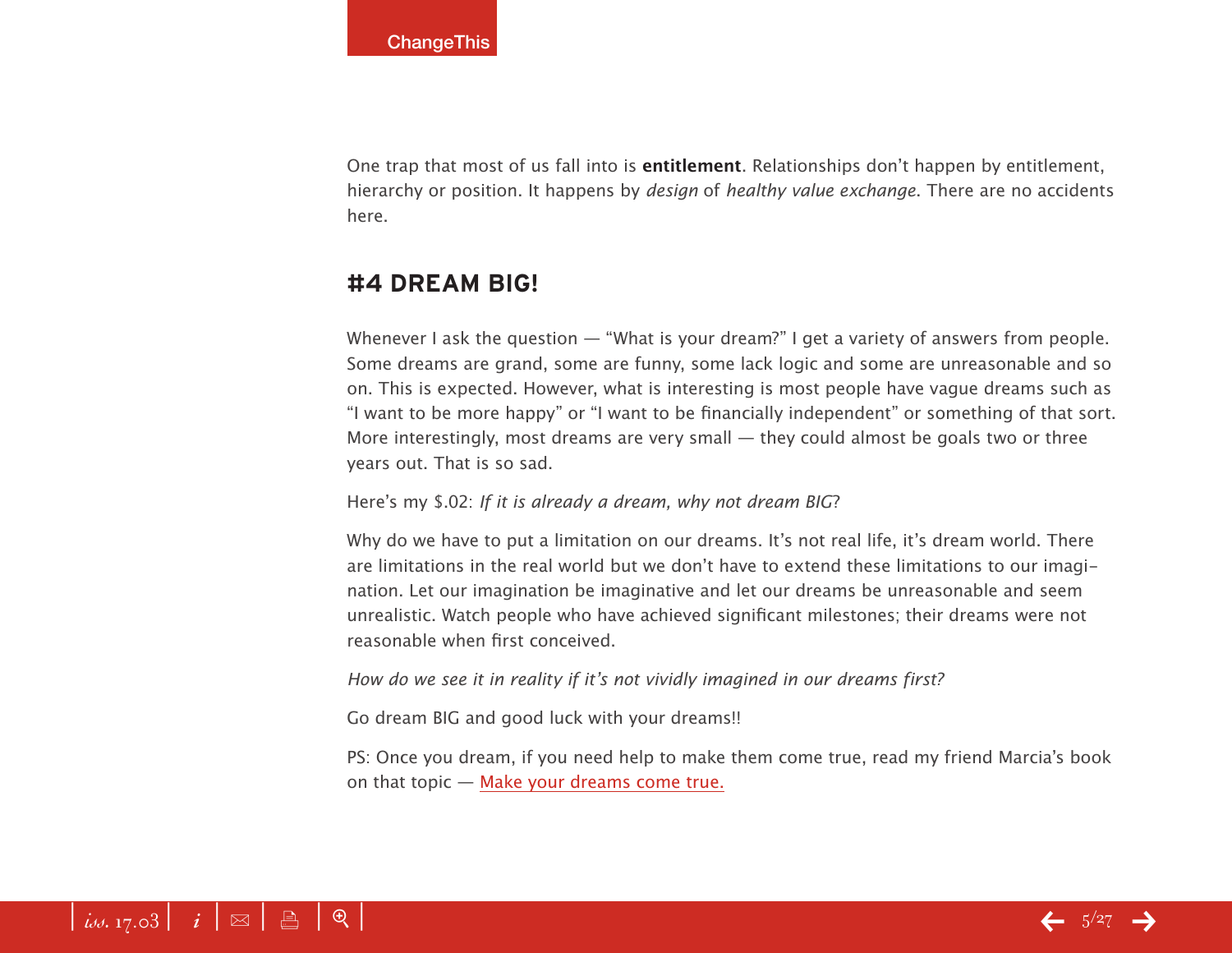## **#5 Set the right expectations**

## "Underpromise and overdeliver"

Easier said than done. Most projects fail even after the team puts in a lot of hard work. Many times the project's success is not even dependent on the amount of effort that is put into the project. If wrong or unrealistic expectations are set, even the smartest teams can fail. The **#1** requirement to succeed in a project is to **set the right expectations for all parties involved**.

Organizations are systems. Very rarely are projects executed in silos. Every project is connected to one or more other projects; a delay in one project has a cascading effect and the impact will be felt in more places than you might have imagined. Understanding these relationships is the foundation of Systems Thinking (take a look at Peter Senge's [The Fifth](http://www.amazon.com/exec/obidos/redirect?tag=lifebeyondcod-20&path=ASIN/0385260954/qid=1110006152/sr=2-1/ref=pd_bbs_b_2_1/)  [Disciplin](http://www.amazon.com/exec/obidos/redirect?tag=lifebeyondcod-20&path=ASIN/0385260954/qid=1110006152/sr=2-1/ref=pd_bbs_b_2_1/)e to learn more about this topic). The more you understand Systems thinking, the better you will be at setting expectations as you will be aware of the overall impact of missing a deadline on your project.

Also, remember that expectations keep rising without your knowledge. My friends Michael Weissman and Dave Mosby of [Fresh Perspectives](http://www.freshperspectives.net) have authored a phenomenal book on this topic called *Paradox of Excellence* in the form of a business fable. It's a MUST read for anyone who is engaged with a client in some form or fashion.

## **#6 Ask for help**

I was thinking of a title like "Leverage" for this post but decided to be more direct, hence the title "Ask for help."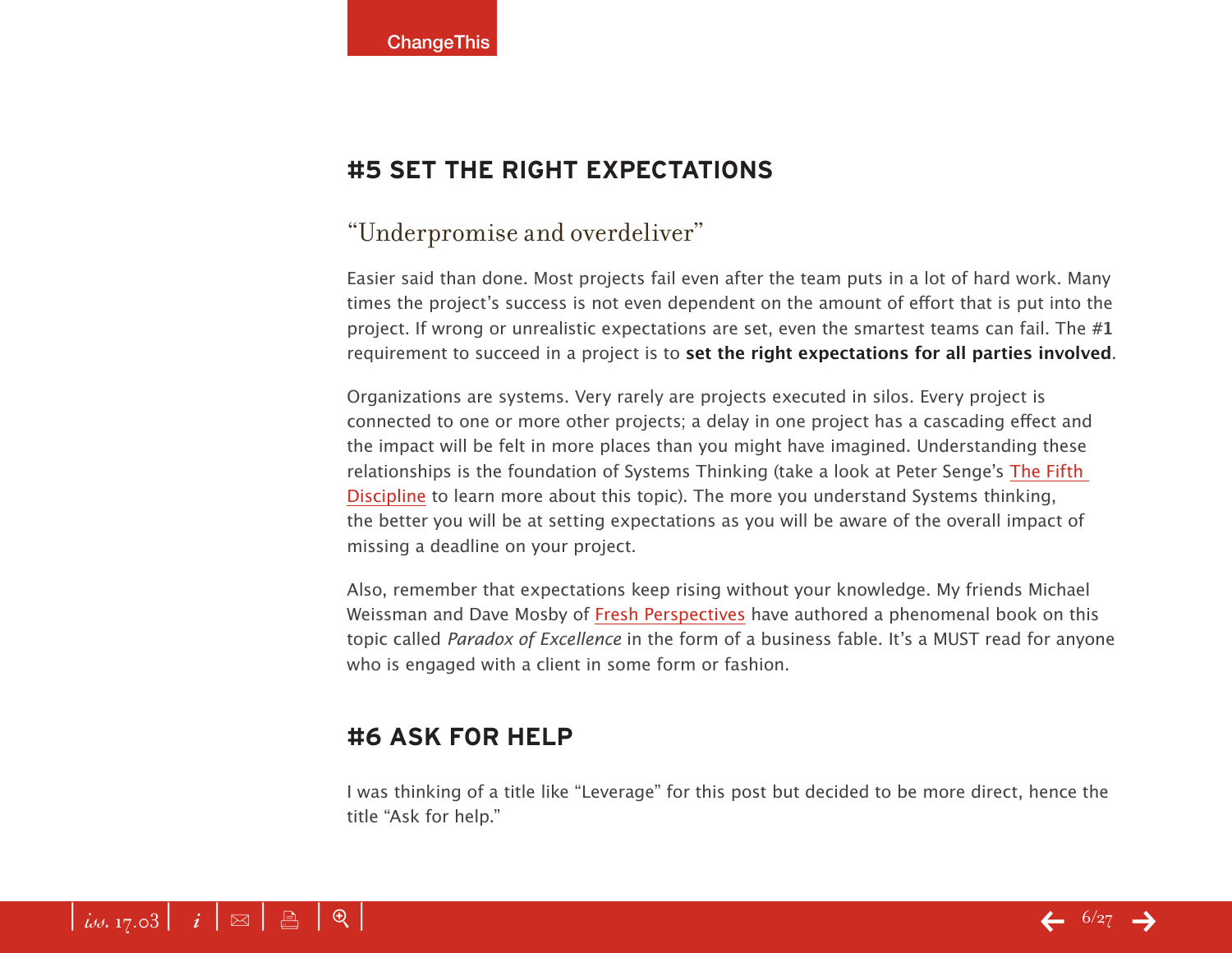Most of us know that in some cultures, asking for help has a negative connotation (as it may show a sense of incapability). Most of us don't ask for help and beat ourselves to death trying to figure out everything by ourselves. This is not required. Life can be simpler than that. In fact, I feel that there is more help than you may need out there. The pre-requisite, though, is that you should be *ready to give* when it is your turn. It is a two-way street.

There are so many people out there who have the right knowledge and resources that might solve your problems or open up new opportunities for you. That's why they say that *it's not what you know but who you know that matters.*

Whenever I teach, I always start by saying that since I have not learnt mind reading, it is up to the students to talk and ask for help.

The same is true in business and life. You have to ask and only then shall you receive. *Please make it a point to ask for help from someone this week*. Watch the miracles unfold!!

**Bonus**: You might get a side benefit from asking — **humility** (which I think is a great virtue to have).

#### **#7 Celebrate small victories**

Most of us need a big victory to celebrate but a very small failure to get upset. In other words *we need* really strong reasons to celebrate but not a lot of justification to get upset. In fact, sometimes we are upset for no reason. :)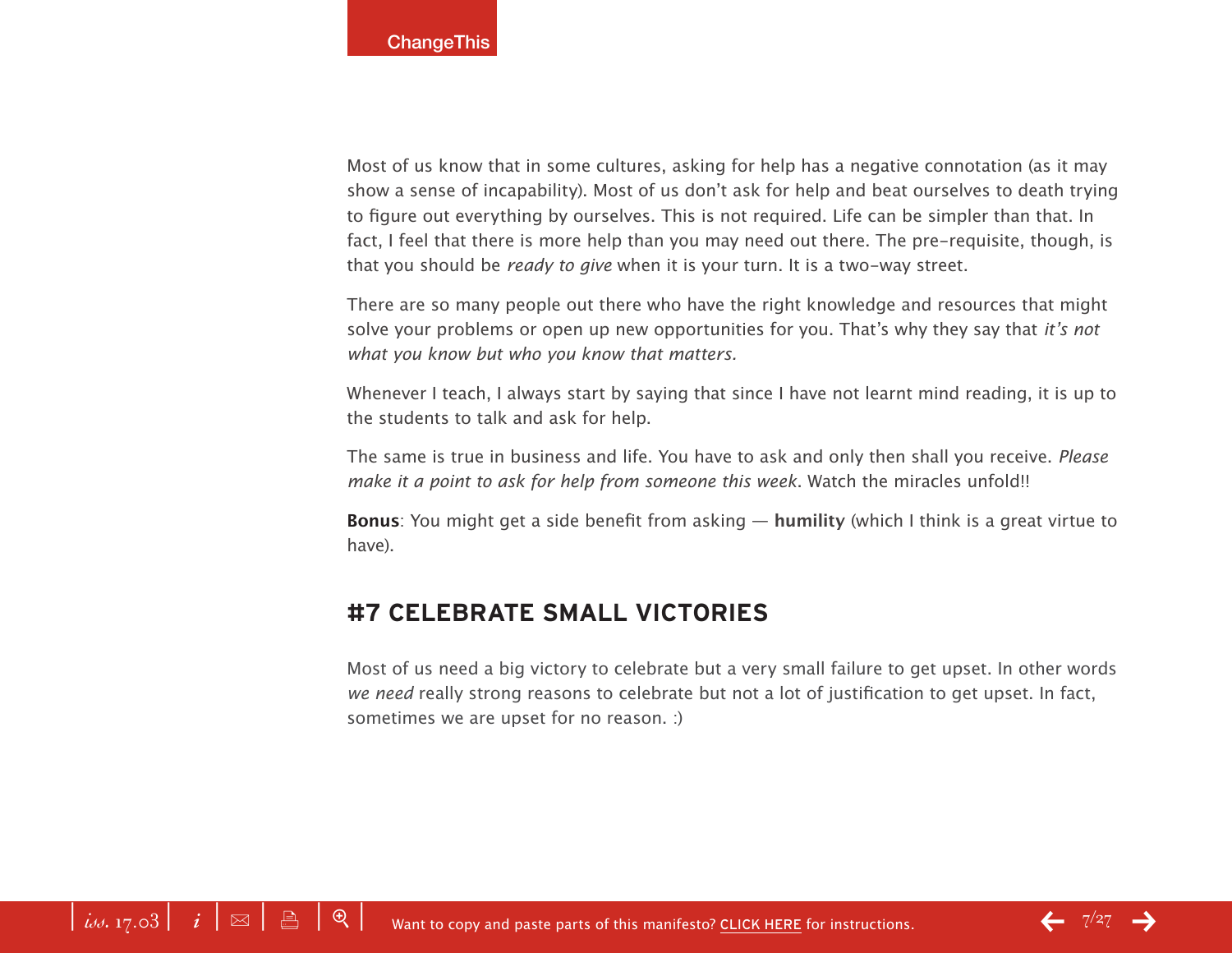We are smart people. We know that:

- $\overline{A}$  Failure is the stepping stone of success.
- $\Omega$  It's NOT not falling down but standing up every time we fall down that matters.
- $\overline{c}$  A bend in the road is not the end of the road.

and all those cool things. This should make it easy for us to handle small failures. Apparently not! We have trouble facing failures. On the other hand, when we have small victories, we don't have time to celebrate them. We postpone celebrating small victories as most people around us don't celebrate such events. The benchmarks set by the society (in general) for celebrations is very high. We want to be "normal" — so we follow the crowd.

Nobody is surprised when a small failure causes a major upset but everyone will raise their eyebrows if a small victory is celebrated in a big way. Both are extremes but each one gets a different treatment. Happy people do things the other way around. It's fun to be around people who celebrate small victories. They are full of life and they bring life to people around them.

When was the last time you celebrated a small victory? Maybe it's time for a small celebration of a small victory...

## **#8 Set higher standards**

When describing why he is so successful, Michael Jordan once mentioned that his secret was to demand more from himself than anybody else would or ever will. Michael Jordan obviously sets higher standards for himself.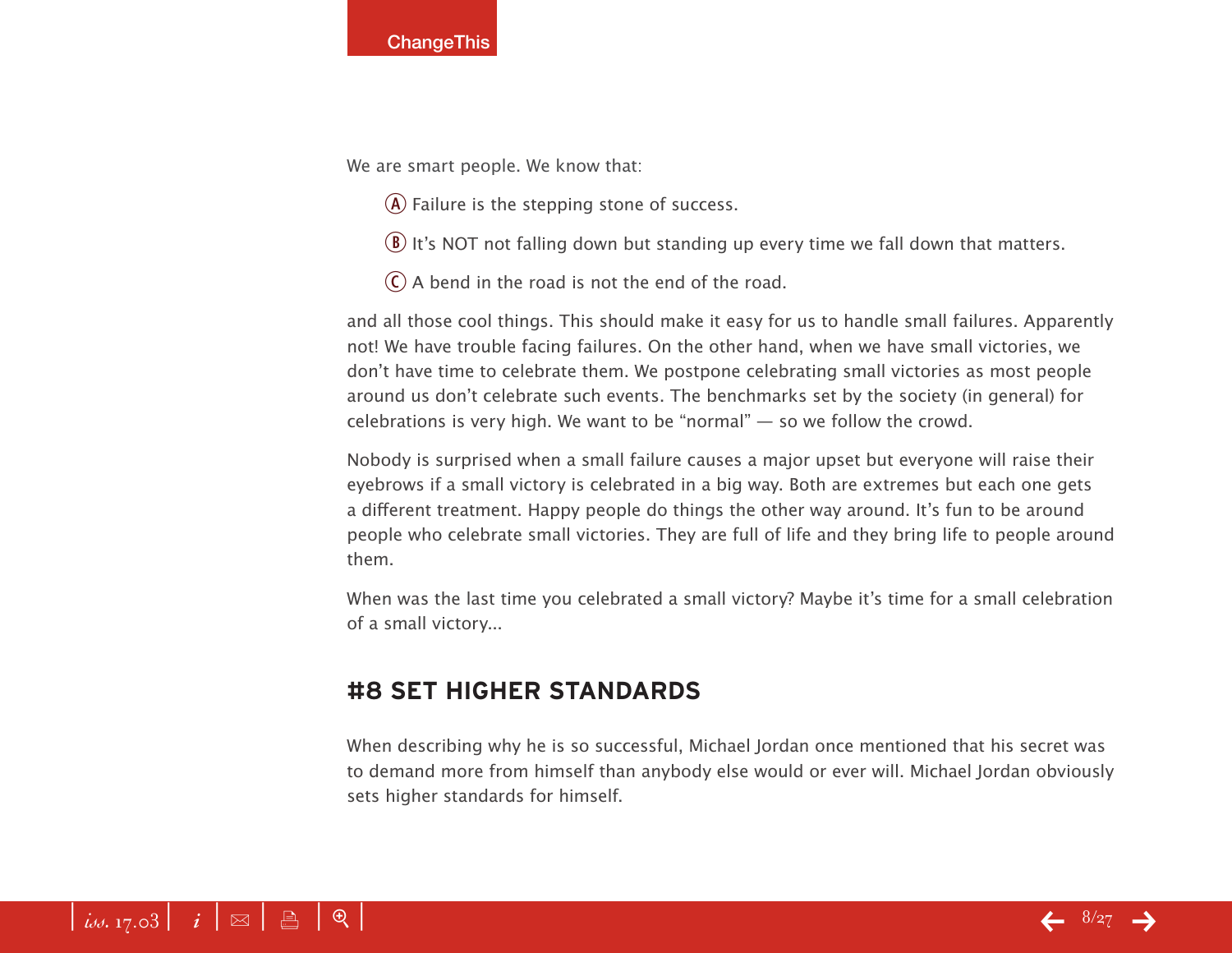In order to have good results, we need to set the right expectations and exceed them consistently. However, if we want outstanding results, we need to operate at higher personal standards than what others expect of us.

Let's take an Olympic event. We remember the gold, silver and bronze winners but not the person in fourth place. The difference may be very small but the person in the fourth place is rarely talked about. Again, the difference between good and outstanding.

When you send your next email, stop for a minute and think about what the recipient will think about your standards from the style and content of the email. What could you do to raise your standards in a simple act of sending an email? It may take you a few more minutes but it may be worth spending that extra time.

## **#9 Know your values**

We all know that values are important. Whether we want to believe it or not, we all have a set of values. Guaranteed! Values, in basic terms are deeply held set of beliefs about what is important to us. Values state what matters most in our lives. Values may change over time but it's important that we know what they are at this point in time. Interestingly, very few people spend their time trying to identify their values. Whenever we make any significant decisions, it will be based on our values so it's important that we know what they are.

There are so many resources available on the Internet to help you identify your core values. Do a search on [Google](http://www.google.com/) for "personal values" and you will see a few websites popping up.

Follow whatever model you like, but please do come up with your own list. There is no "right" set of values. They are your values and not knowing what they are may put you at a disadvantage.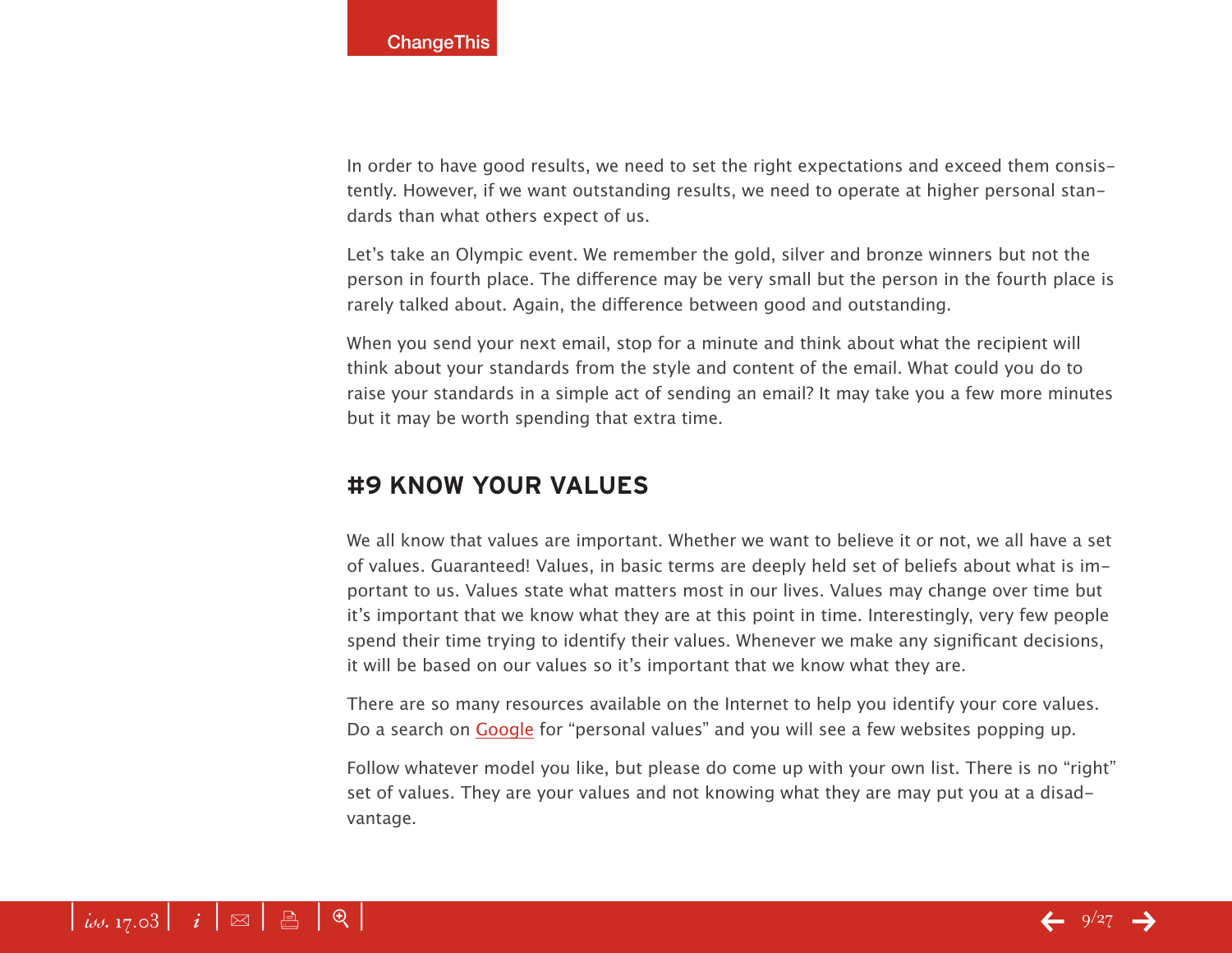One of my close friends has "Family" on the top of the charts and another close friend has "Wealth" on the top. It's very easy to guess their decision-making patterns.

What are yours?

#### **#10 Pursue right memberships**

What we know is important. Of course, we all know that who we know is more important than what we know. What is also important is how we know who we know. This is where the membership comes in.

We are not revisiting the MBA discussion. But the MBA alumni networks are quite powerful. That is one example. There are many such membership opportunities available. The right place can be, well, a golf club where the people that we want to meet hang out.

Some of these memberships cost a ton of money but I think they are more of investments than expenses. The ROI for the right membership can be huge.

My personal example — membership with [TE](http://www.teconline.com)C, a network of CEOs worldwide, the largest of its kind. When I became a member in 2003, I never imagined the impact it would have on our business. It has been phenomenal.

Each one of us is unique. For me, TEC was great and the timing couldn't have been better. You have to figure out what the right memberships are at this point in time in your life. What "clubs" should you belong to take your life to the next level? It may take a while to research and find out or you may already know it but have not yet taken the time to pursue the membership seriously.

The right memberships can payoff big time.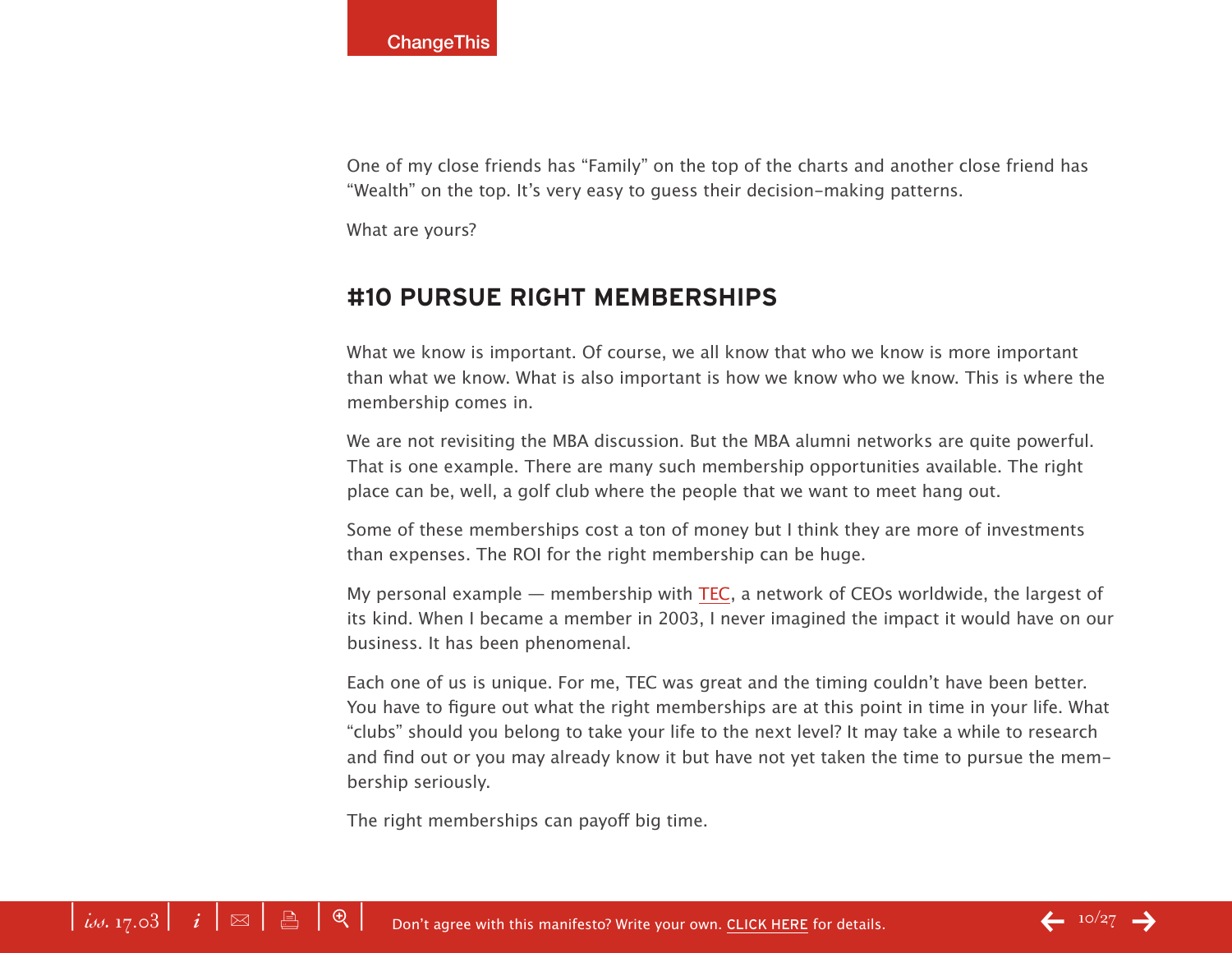#### **#11 Help people help themselves**

It is interesting how many of us hoard information and knowledge. Knowledge used to provide competitive advantages, but not anymore!

I have seen it time and again in the IT services industry where if you ask for help, rather than providing the source and explaining how to solve the problem, the tendency for a fellow developer is to actually go and solve the problem. That helps but remember the old adage, *"Give a man a fish, you feed him for a day. Teach him how to fish and you feed him for a lifetime"* People are happy when their problem is solved but they will be delighted when they learn how to solve it themselves.

One doubt you may have is that if you share everything (including the source) why would anyone come to you again? Would sharing make you dispensable?

My point is that with all the resources that are available, most often, people can find the information all by themselves. By helping people help themselves, you are taking the road less traveled. Next time, when people ask for help, see if you can provide enough information so that the person can solve the problem himself or herself. He or she will thank you for that. You will have the satisfaction of helping someone grow rather than just solving a tactical problem.

#### **#12 Be a reader**

They say *all leaders are readers*. From what I have seen so far, it's true that most successful people read a lot. Most people don't read. My friend and mentor [Tim Sander](http://www.timsanders.com)s tells me

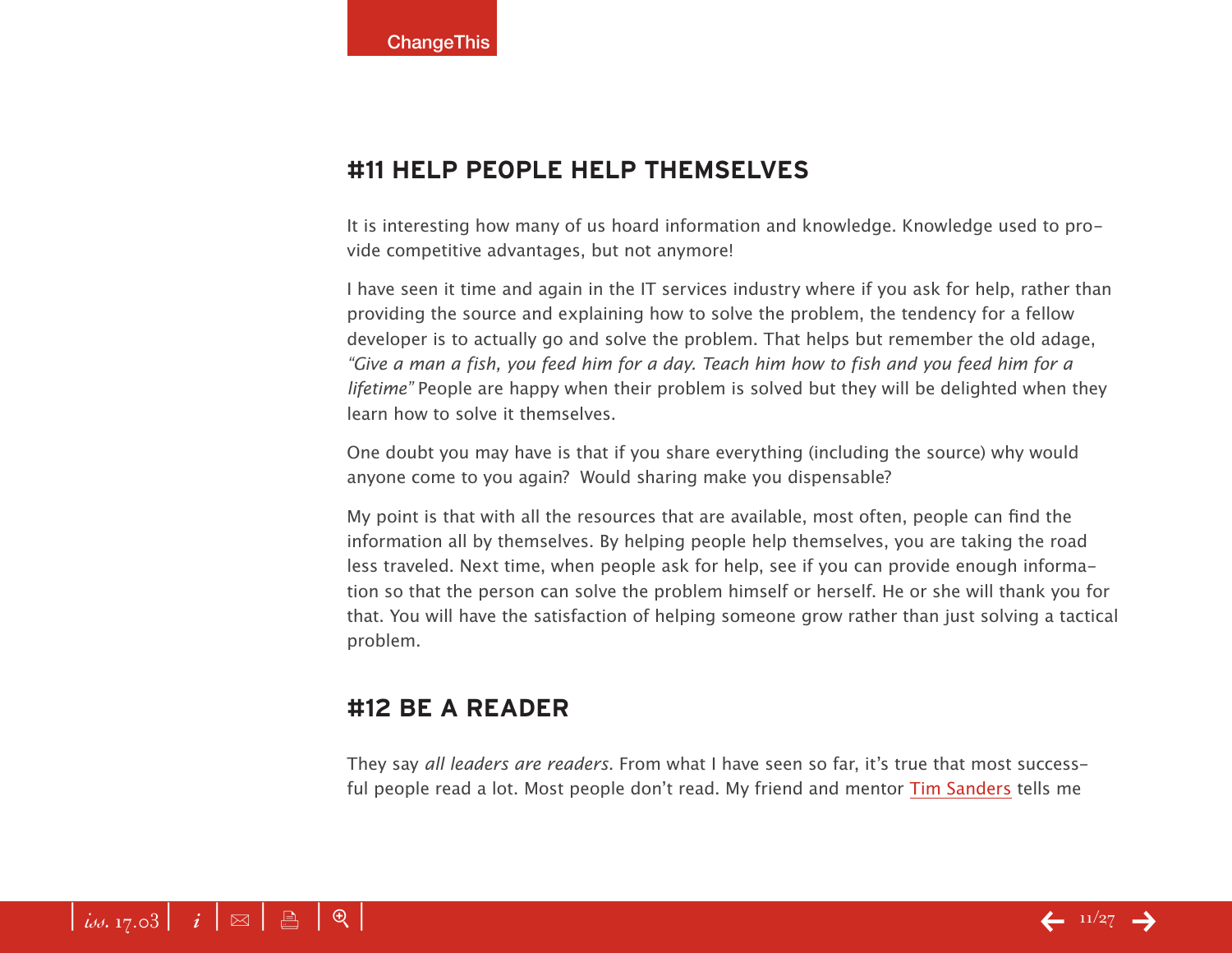that from the statistics he has, *a manager reads about 0.75 business book in five years.* That's dismal.

My goal is to read about a book a week and this practice has served me well. I have seen people reading a lot more than that. Each person is different. You can set your own goals based on your priorities and needs. What would definitely work is to have a reading plan for the year. Whatever the case  $-1$  book a quarter, 1 book a month, 3 books in a year – is your choice but have a plan. Most people that I have an opportunity to mentor start with the one book a month plan; together, we come up with a list of 12 books for the year. The choices are based on a variety of factors but the underlying theme is that these books should help take them to the next level. Every month they may not fulfill their promise of reading a book but the idea is to read all 12 books in a year.

If we choose the right books, there will be enough that we can take and apply in our lives. Once we start seeing results, no other motivation is required.

Although the temptation may be to look at the bestseller lists and create your reading list, what might be better is to ask some of your role models about the books that helped them in their journey. You will be amazed at what you will learn.

Happy reading!

## **#13 Plan by outcomes**

Everyday there is so much to do. But if we look back at the end of the week, most of us have a problem identifying a few things that were accomplished. The culprit: planning by activities and not focusing on outcomes.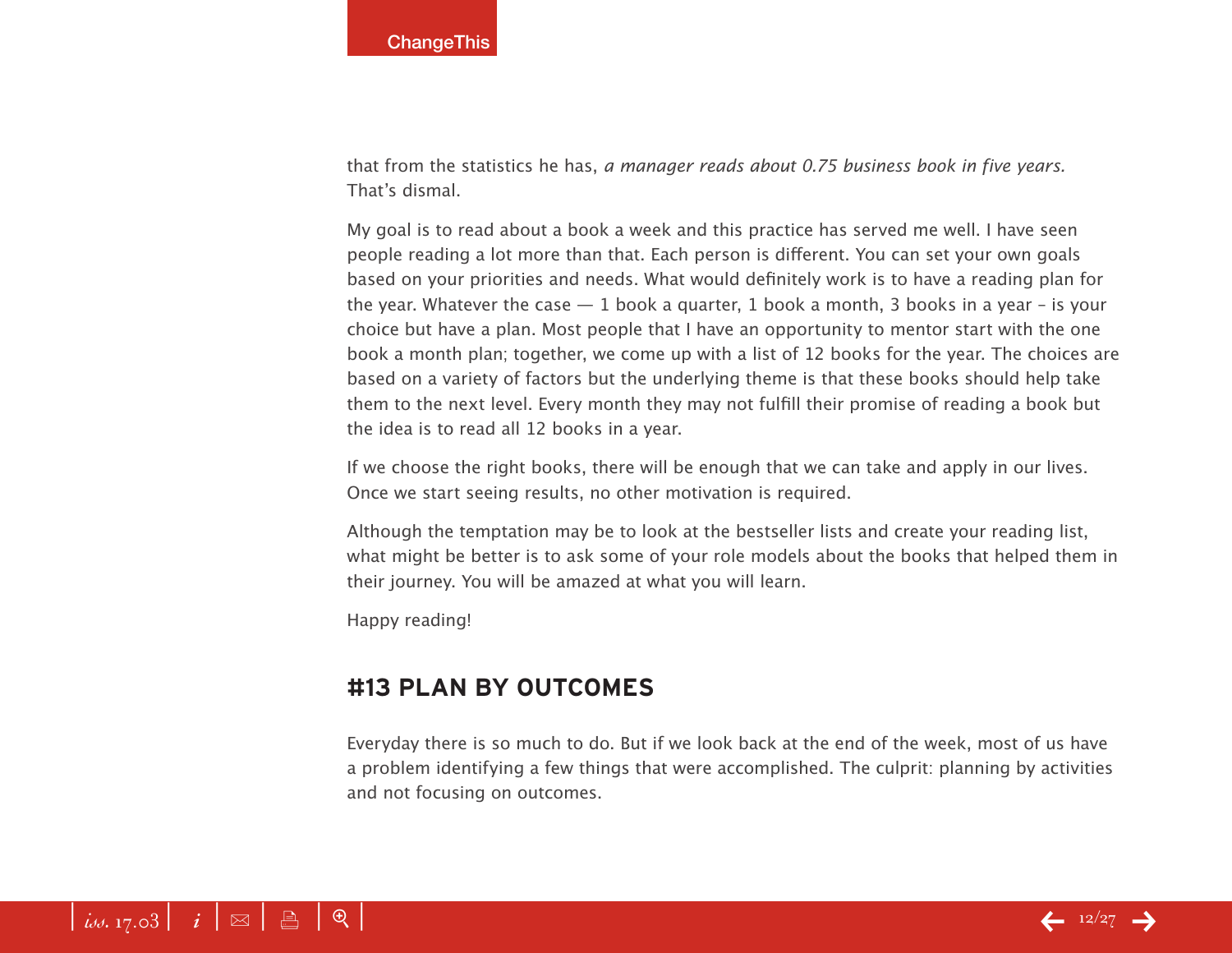Granted, an activity or a set of activities will produce outcomes. However, during a week we may perform a number of activities and not produce any outcomes. This by design, may be OK but most often, it's NOT! We get carried away by a number of activities (planned and unplanned) and a week passes by with no outcomes.

What we should all be aware of is that we get rewarded for producing outcomes and not for participating in activities. *If all the activities in which we are participating are leading to no outcomes, there is a problem — a serious problem!* That needs to be fixed asap.

The solution may be as simple as planning our week by outcomes — *what do we want to accomplish this week?* It can be only one outcome or a few outcomes but the deal is to know what results do we want to produce this week. At the end of the week, we can do a quick analysis to see where we are and design the next week accordingly.

## **#14 Think Long-term**

If we ask a kid, "What are you doing?" the response you will get is something like "playing", "reading", "watching TV", etc. The time horizon for kids is very short. If we ask "What do you do in school?" again the response will be about what they will do on that particular day in the school.

When we grow up, unfortunately (for most of us) the time horizons don't extend very far. When we ask, "What do you do?" to someone, most often the response will be related to their job and their role in the company. Very rarely, will you hear a passionate answer about how someone is going to change the world. Very rarely will you hear an answer that will cover the time horizon of a lifetime.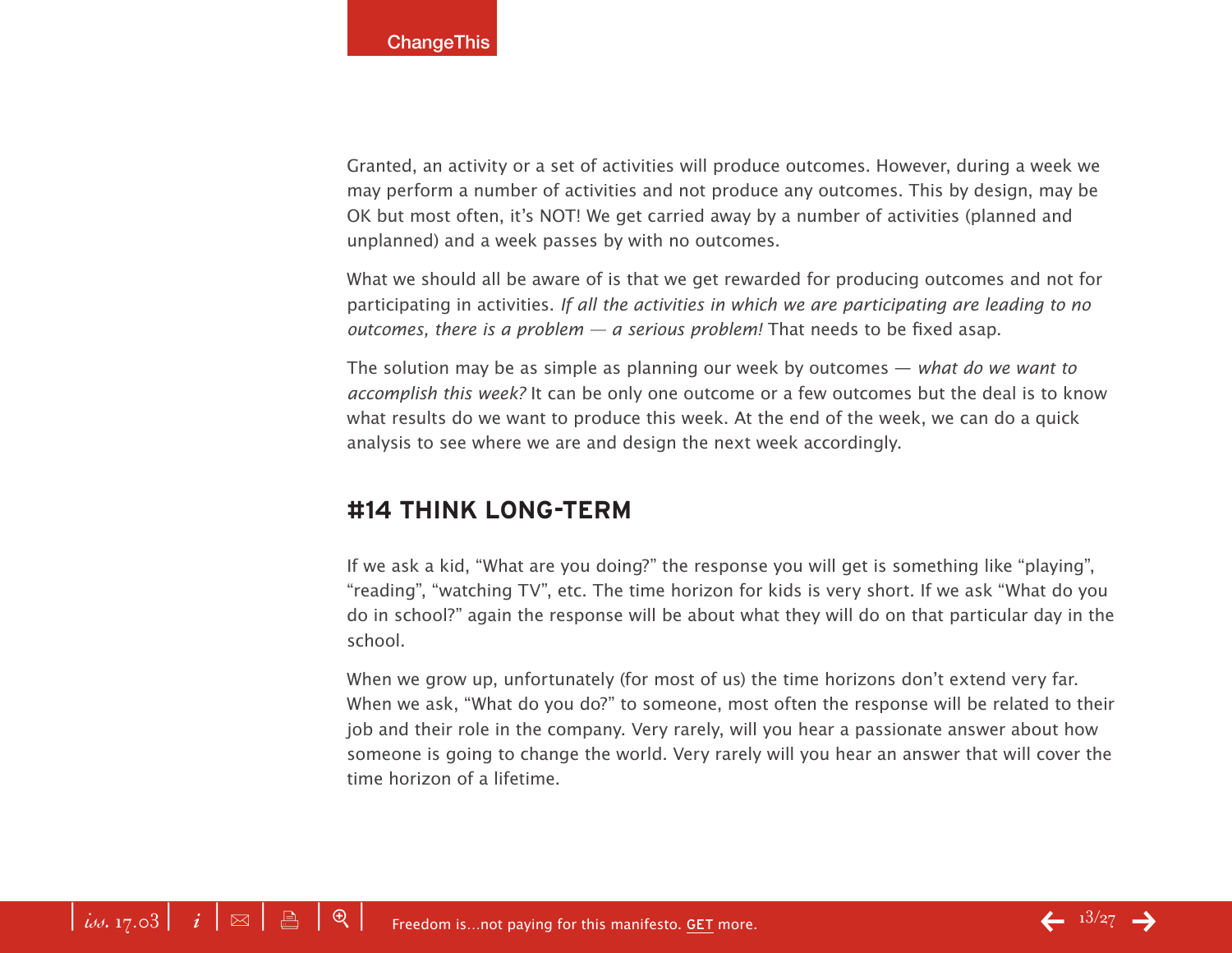I continue to believe that we are becoming a world of "short-term thinkers." My good friend [Vallal](http://www.thegamecalledlife.com) told me a few months ago that *"we overestimate what we can achieve in a day and we underestimate what we can achieve in a year."* This is so true. Take a look at some of your daily "to-do" lists. Very rarely will you check off everything you planned to do that day. Now, take a look at your annual plan (if you don't have one, please create one right away) and see if that's the best you can do in a year. You will be amazed at what all you can pack in a year with some discipline and commitment.

We can distinguish ourselves just by refusing to give in to the temptation of "short-term results." Next time, when someone asks "What do you do?" think of your lifetime as the time horizon and try to answer the question. Again, if you have not thought this through, please don't try to answer this question in the next few minutes (short-term) as it may take awhile to figure this out (long-term)

#### **#15 Embrace uncertainty with ease**

Come to think about it  $-$  life would be pretty boring if there was certainty every step of the way. Unfortunately life is not boring and we have uncertainty in several things in our life. However, most of us can't handle uncertainty very well. In fact, many of us *panic* when there is uncertainty although, the same people are smart enough to know that there is no way to be certain on everything. *There are no guarantees*. Life presents us with a series of situations and challenges almost on a daily basis. If there is a problem that will affect us (in other words, the solution to the problem is of interest to us), we are eager to respond to it quickly (most of the time) and we want to be certain that we come up with the best response to the problem. None of us are interested in giving a mediocre response to a problem whose solution matters to us deeply. Let us think about this for a minute. I am sure that in many cases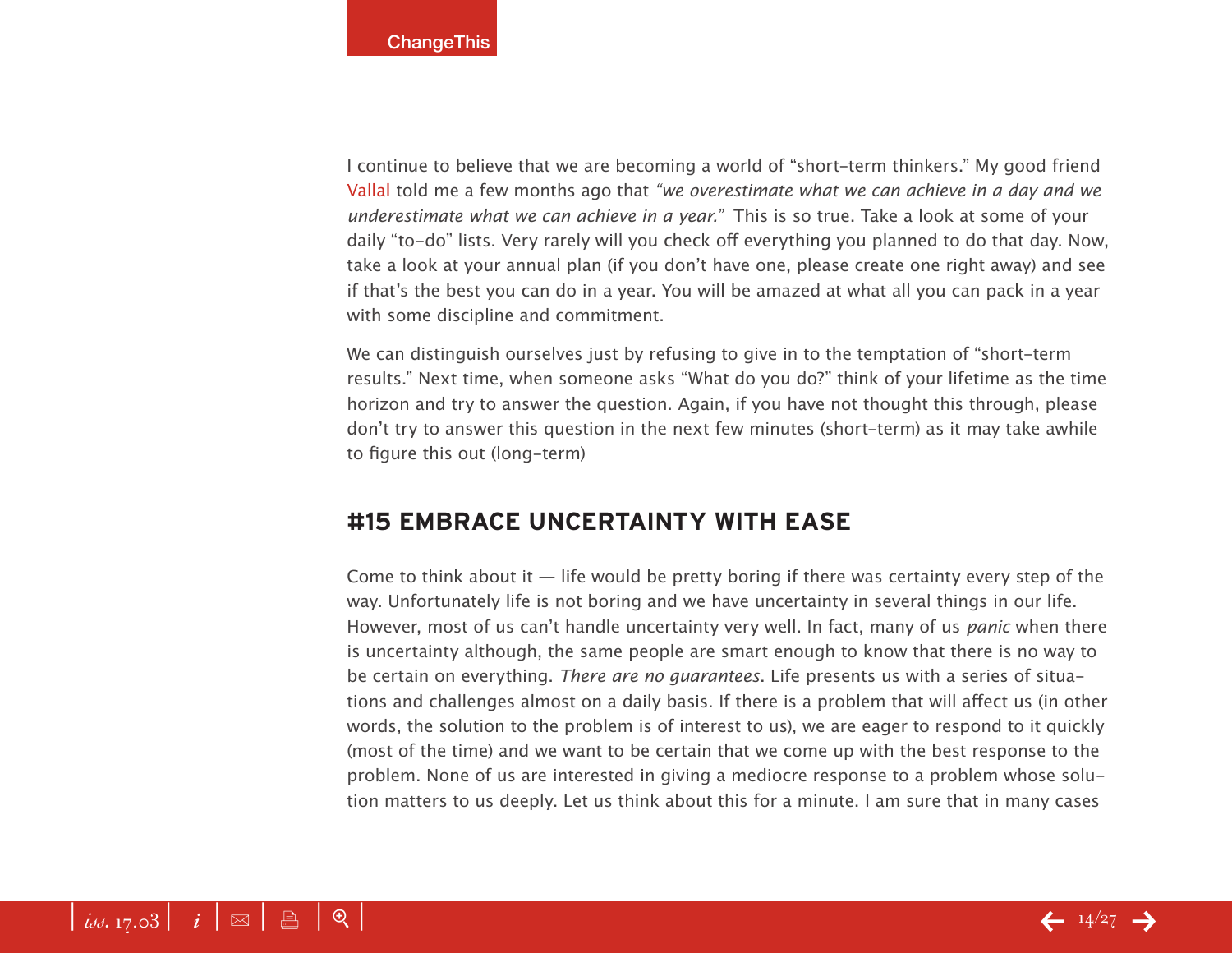we don't know what the right response is. The right question therefore is, *"Do we have the courage to admit that we don't know the answer?"*

Most often, we are self-conscious and may make up something or provide a diplomatic response. What's really going on in our mind is something like "Maybe I should know the answer", "This is part of my job and I know I am good at this" or "What would others think if I say I don't know" and so on. I urge you to take the challenge and next time you are presented with such a problem or situation respond with "I am not certain about how to handle this." Then watch how new ideas will flow in. Maybe you will decide to call someone and discuss the situation or you will go to the library and pick up a book on a particular topic or you will go to the web and research. You may decide to respond totally different this time around.

One thing that I have realized is that there is more help than you will ever need but only if you are *humble enough to ask*. For that, you need to develop an attitude to embrace uncertainty with ease.

## **#16 Ask the right questions**

Questions have great power. One right question asked at the right time can change the direction of our lives. Hence, the quality of the questions that we ask ourselves is VERY important. It is for the same reason that we need to choose our company very carefully. If we are surrounded with the right people and for some reason miss asking the right questions, someone in our group might ask the right question for us.

If we are not going in the direction that will ultimately lead us to our goals, one of the problems may be the questions that we ask ourselves. It may be time to reframe some of the questions. Here are a few examples: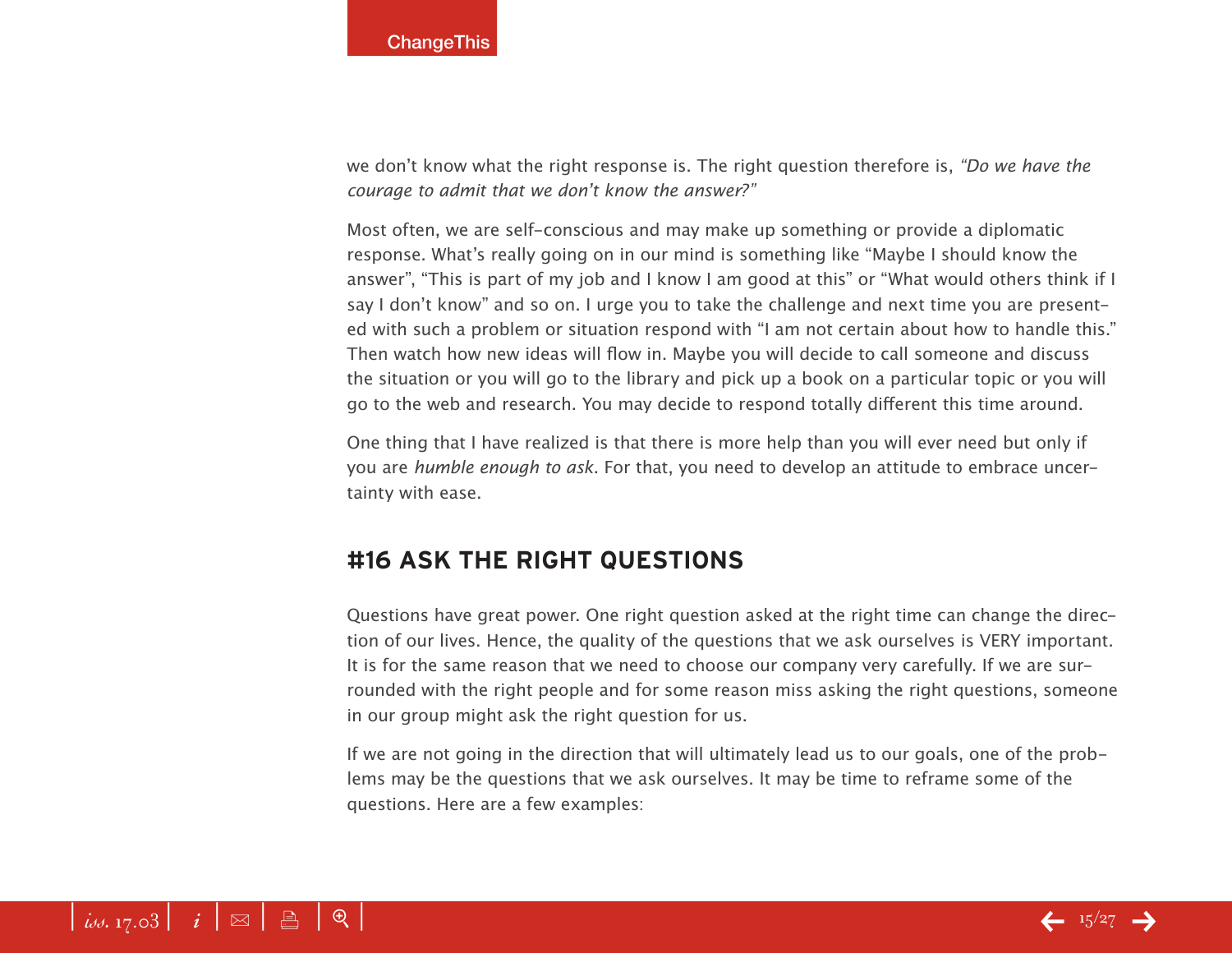- $\Omega$  Original question: What am I getting? Reframed question: **What am I becoming?**
- $\Omega$  Original question: Why is this happening to me? Reframed question: **What can I learn from this?**
- $\overline{3}$  Original question: Why can't he/she understand me? Reframed question: **How can I communicate so that he/she can understand me?**

I urge you to look at some of the common questions that you ask yourself and see how you can reframe them to make them more effective. I have a few more examples and will post them in the next few days. You are welcome to comment with your set of original and reframed questions.

## **#17 Engage with a coach**

Let me see. What I really mean is we should seriously engage with one or more mentors or coaches for our life and business. Sports people have had this figured out for a long time. It works and we just have to experience it to believe it.

In my last post, I talked about needing to ask the right questions. The right coaches are great at doing this. I have three mentors/coaches and am fortunate to have been associated with them for years. Every interaction I have had with a coach has been fascinating, to say the least. *Many times the issue that started the discussion is not even the real issue that I was supposed to address.* Coaches are great at getting to the bottom of things by asking the right questions.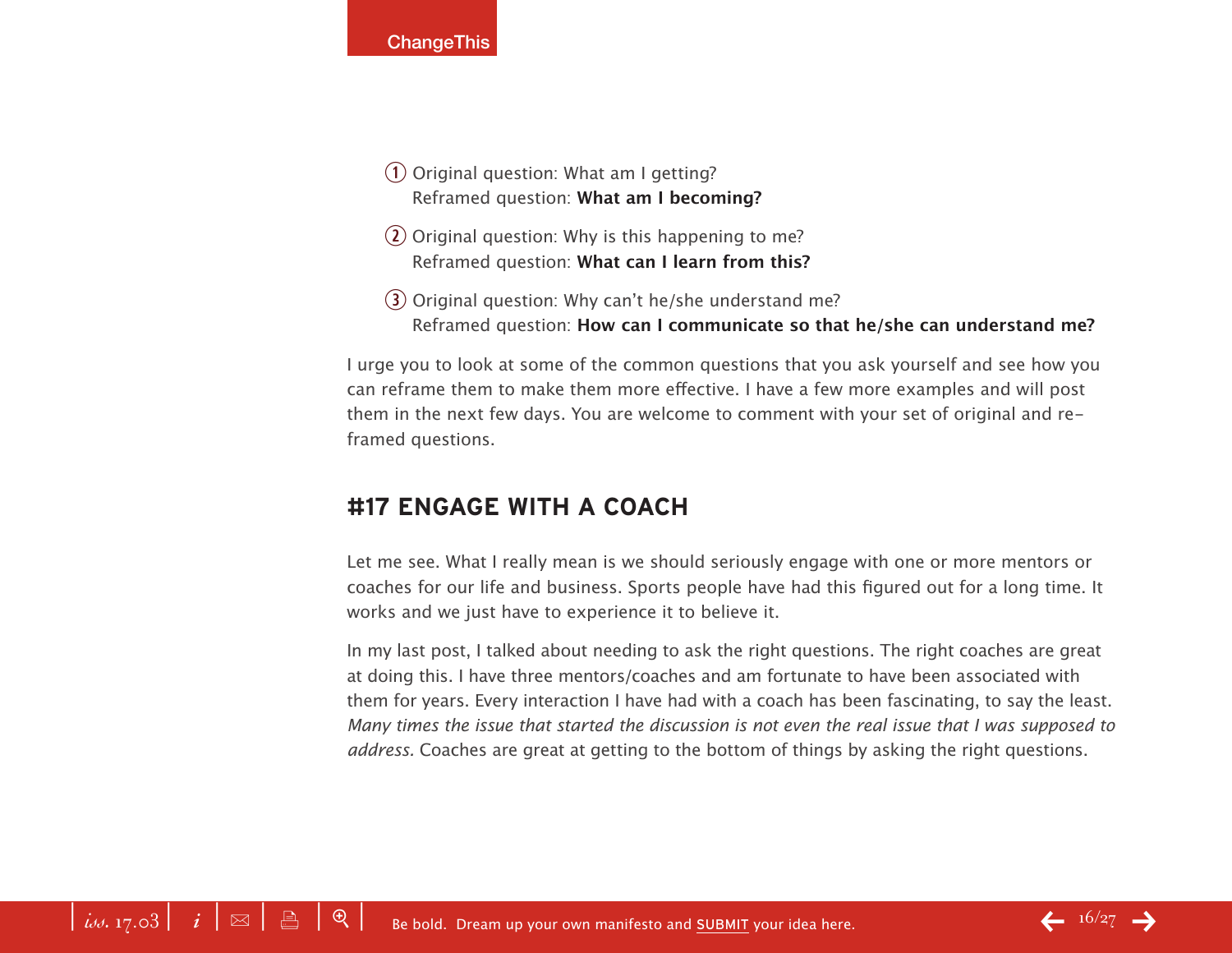The beauty of a good coaching relationship is that coaches have no agenda of their own in this relationship except to make us more effective. If you observe any other relationship, there are multiple agendas at play.

Many of my friends who were former skeptics and cynical about what a coach could do to their life now say that their relationship with a coach has made a significant impact on their lives.

Once again, this is one of the [long-term](http://blog.lifebeyondcode.com/blog/_archives/2005/3/28/485703.html) projects that you should undertake. Although possible, don't expect to see [instant results](http://blog.lifebeyondcode.com/blog/_archives/2005/2/21/353385.html) the day you have a meeting with your new coach. It takes a long time, but the rewards are sweet and substantial.

#### **#18 Be relevant**

Seth had an interestin[g post](http://sethgodin.typepad.com/seths_blog/2005/04/so_go_ahead_and.html) about brainless PR folks trying to get his attention by sending him irrelevant press releases. That brings me to the next post in the ["Distinguish yourself](http://blog.lifebeyondcode.com/blog/Distinguishyourself)" series.

A few months ago, I received an unsolicited email from my (now) good friend [Bob Thomas](http://www.eosj.com/about.htm). It was an announcement about a brand new magazine called [Enterprise Open Source Journa](http://www.eosj.com/)l, the first magazine dealing with open source in the enterprise. Being in the open source business for the last four years, I did not consider this spam and, in fact, thanked Bob for sending this to me, albeit unsolicited. Why? One key reason was that this information was very relevant to my [business](http://www.cignex.com/) and myself.

Relevancy is key to move ahead. If you remember some of your interactions where you "tuned out", one of the reasons may have been that the other person continued to say things that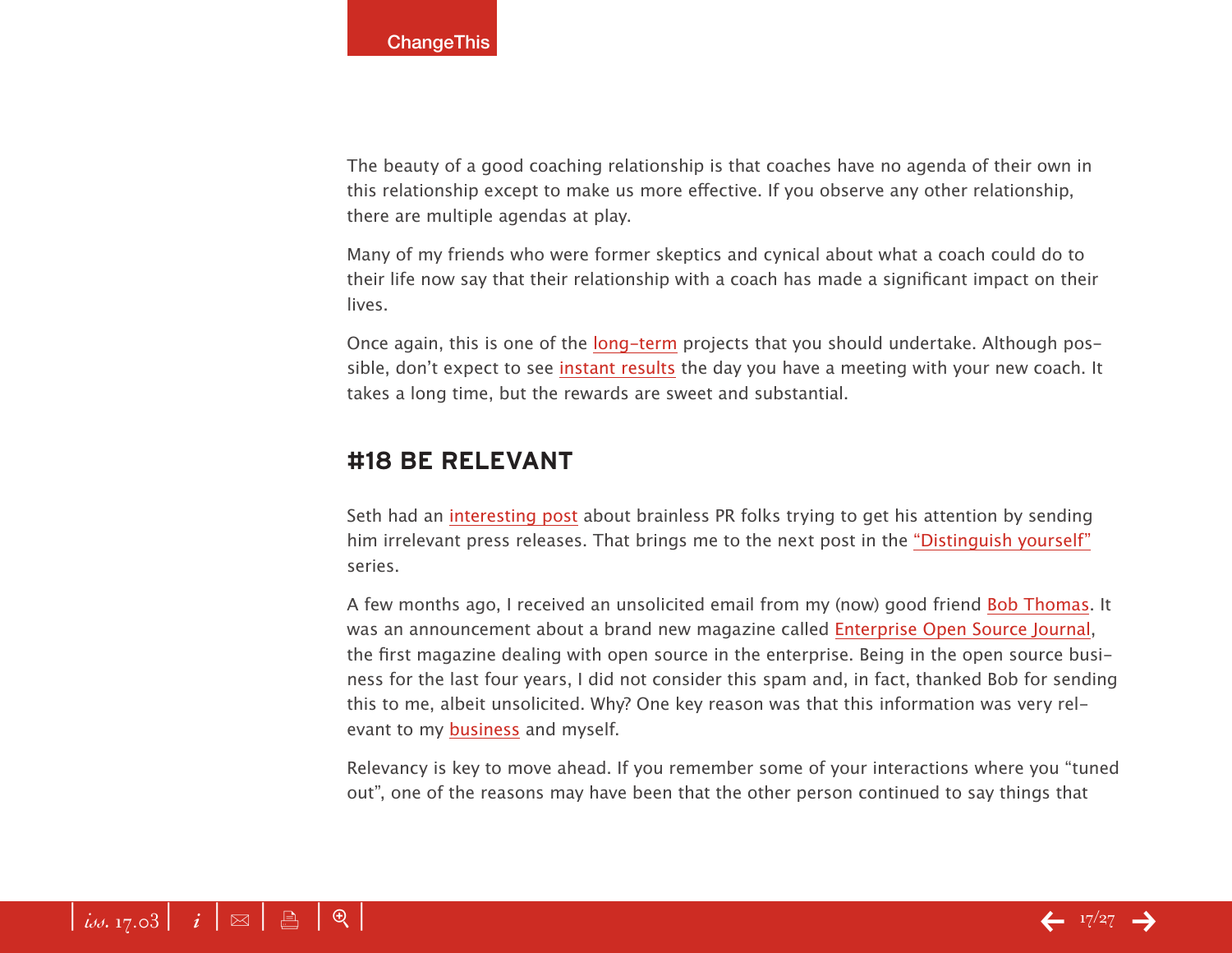were not "relevant" to you. Now the key question: *How many times did you continue to talk with someone about something that was not relevant to them?*

If we are not relevant, people will tune out and our messages won't get through. Relevancy is a key factor to increase your likeability says my friend and mentor [Tim Sander](http://www.timsanders.com/)s in his new book [The Likeability Factor](http://www.amazon.com/exec/obidos/redirect?tag=lifebeyondcod-20&path=tg/detail/-/1400080495/qid=1112940073/sr=8-1/ref=pd_csp_1?v=glance&s=books&n=507846). Striving for relevance in every key interaction (with your clients, co-workers, family members, etc.) can make a big difference in your life and in the lives of people around you. This may sound obvious but let me say it anyway — if you want to increase relevance, start by truly [caring](http://blog.lifebeyondcode.com/blog/Distinguishyourself/_archives/2005/2/21/353314.html) for people with whom you interact. Once you care, you will start taking notice of what is relevant to them rather than focusing on what is relevant to you.

#### **#19 Get back on your feet FAST!**

One rule that has been time tested in life is, *"sometimes you win and sometimes you lose".* However smart you are there are times when you will goof up or fail. *How fast you recover from a goof up or failure will be a key factor in determining whether you are part of the statistics or stand out.* One of my friends used to say "either you succeed or you LEARN". Actually, failure is not the problem in most cases. What you do about the failure is. How quickly do you recover from a failure and start marching again. In other words, *it's not the falling down but getting up quickly every time you fall down* that's important. History is filled with lessons (i.e. Abraham Lincoln, Colonel Sanders, etc.) where people did not accept failure and ultimately succeeded.

They say that nobody can stop an idea whose time has come. However, just having an idea rarely makes anyone successful. One needs to execute it. *Execution is where the rubber meets the road*. Ask any successful person on their journey to success and you will see that the path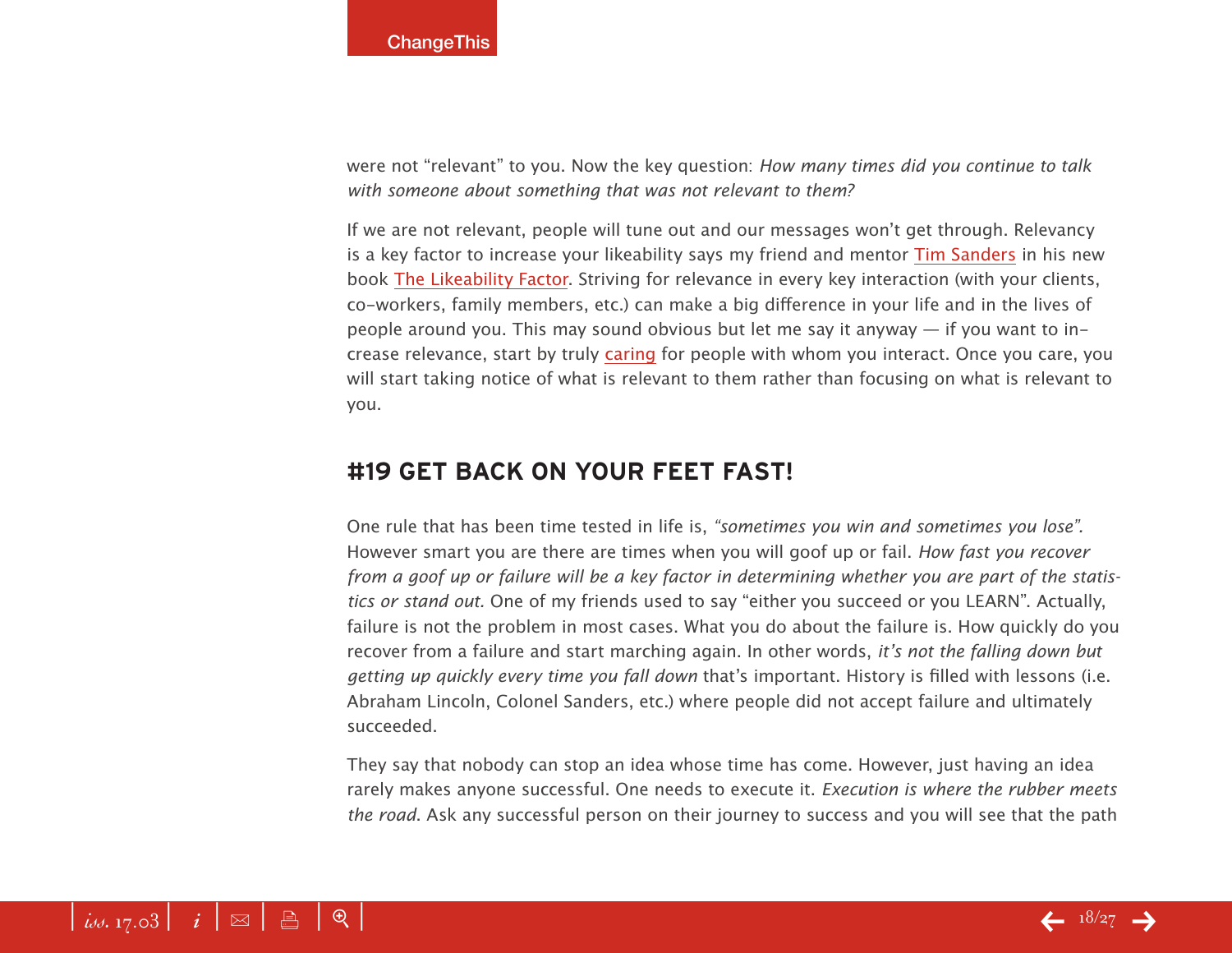was never a straight line. There is no shortcut to success. One of my all time favorite books [The Innovation Paradox](http://www.amazon.com/exec/obidos/redirect?tag=lifebeyondcod-20&path=ASIN/0743225937/qid=1113010552/sr=2-1/ref=pd_bbs_b_2_1) deals with this concept in great detail. What I am saying will be very obvious if you look back at your own life and think through most of the failures. Imagine yourself and think about the feelings you had right when the failure occurred. What are your feelings now about the same failure? Very different, indeed! What looked like a huge failure a few years or months ago will seem insignificant after some time. If this is true, one way to trick your mind is to fast-forward your life whenever a failure occurs; then, observe what you will think of this failure a few years from now. This is a way of reframing that will help you to get back on your feet.

In summary, I want to say that failures happen and you will fail or fall down at times. *If you want to distinguish yourself, learn to get back on your feet fast every time you fall down.*

#### **#20 Lead a volunteer effort**

All of us know that leadership is more than holding a title or a position. However, it is difficult for many people to start an initiative without positional power. Undertaking a lead role in a volunteer effort will solve that problem. Leading a volunteer can be hard work but the rewards are great.

If you are leading a team of volunteers you know that:

- $\overline{A}$  almost all the team members are in this for the cause and not for the money.
- $\left( \mathbf{B} \right)$  each team member has an option to quit at any time.
- $\mathcal{C}$  each team member is already walking the extra mile.
- $\phi$  each team member has other choices for volunteering their time.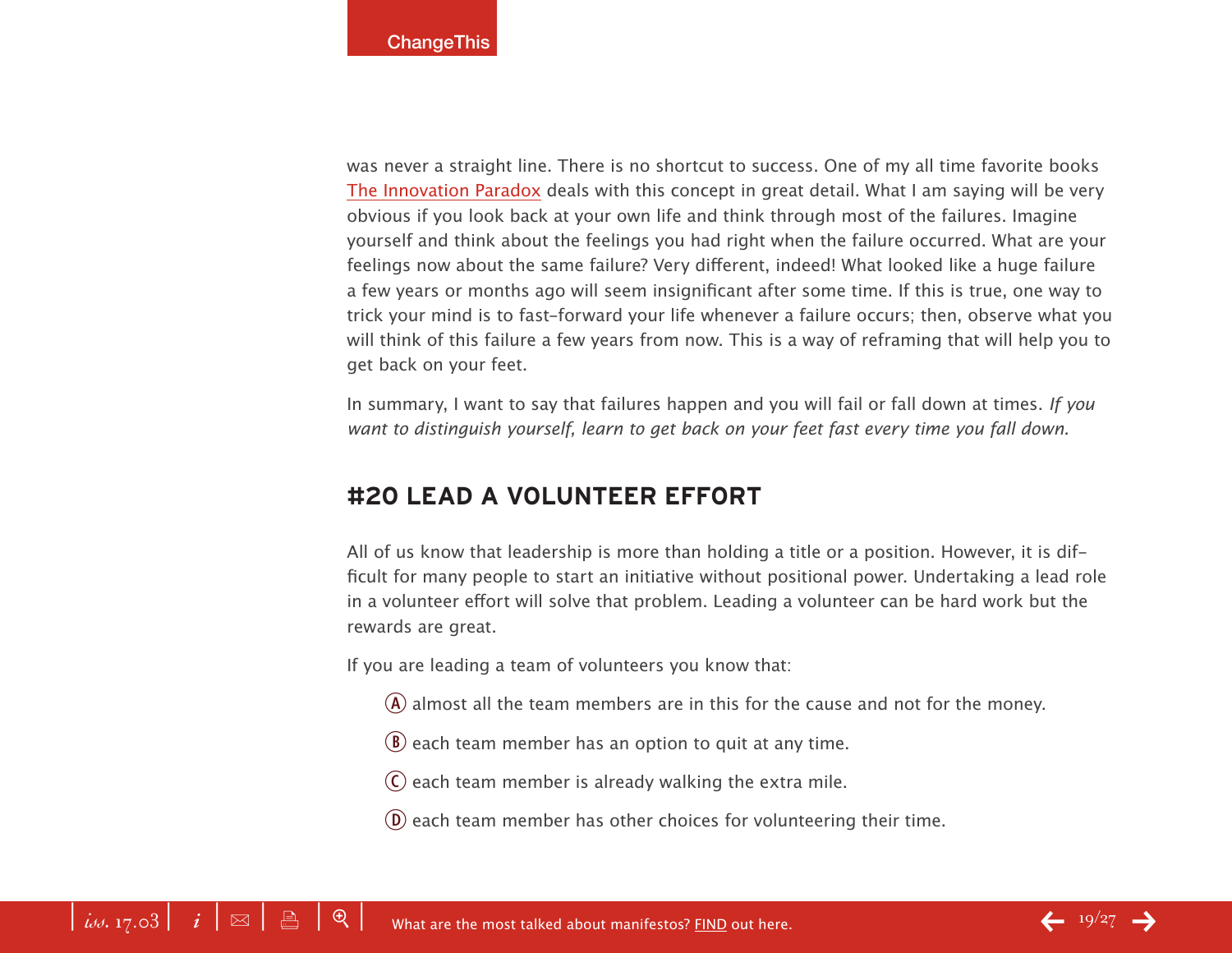In other words, it takes a lot of effort to lead and succeed in a volunteer position. What it will make of you, however, is priceless.

Succeeding in leading a volunteer effort will provide several benefits:

- $\overline{A}$  you will spend time for a great cause.
- $\circledR$  very few people lead a volunteer effort so you are in a minority (a.k.a., distinguished yourself).
- C great networking beyond your professional circles.
- $\overline{D}$  short-cut to developing your leadership skills.

## **#21 Balance Innovation and Continuous Improvement**

All of us know that if you we want to make sweeping changes, we need to innovate. If done incrementally (in small improvements), it won't attract much attention. [FedE](http://www.fedex.com)x became a success story as they changed people's expectations (absolutely, positively overnight) of delivery services, delivered on their promise and charged a premium for it. However, innovation projects are never "complete". Since then, FedEx has embarked on continuous improvement of their "absolutely, positively overnight" service. One such improvement is information sharing. Every shipper and receiver (or anyone with the tracking #) can find out exactly where the shipment is at a particular point in time. FedEx customers may not need all the information that they provide but making the information available will only enhance the credibility of the company.

One more point to note is that radical innovations are risky, too. Not all of them succeed. So, you should ensure that there is a "tolerance" for failure at your workplace. Second, you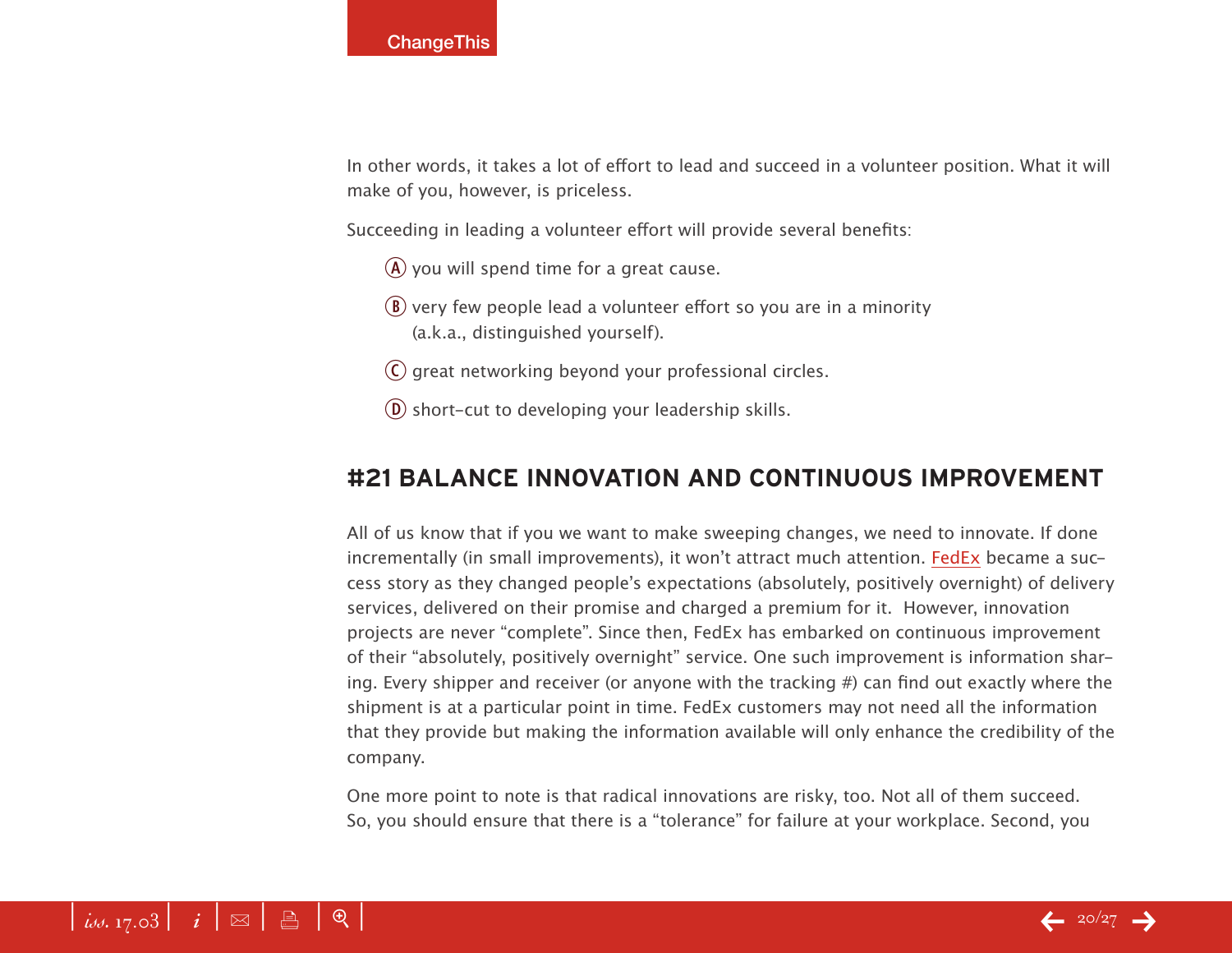should be willing to emotionally detach from this failure and embark on the next innovation project. Whenever an innovation project succeeds, the next immediate step would be to put that project on a "continuous improvement" roadmap. Because no project is really "complete". So, in summary a good framework can be "**Innovation > Continuous Improvement > Innovation".**

Take a look at all the projects that are taking place in your life and it's easy to categorize each one of them under "Innovation" or "Continuous Improvement". If there are no innovation projects, there is a serious problem. If there are past innovation projects that are not under a "Continuous improvement" plan, there is an issue too. *The beauty is in balancing the Innovation and Continuous Improvement initiatives*.

#### **#22 Learn to sell**

If you are not in sales, this might surprise you. Many of you may be thinking "*I don't ever intend to be in sales. This does not apply to me!*"

Believe me, it DOES! Everyone of us is selling something almost on a daily basis. We may be selling our abilities to perform a job, our ideas or our point of view.

Unfortunately, the sales profession does not get a lot of respect from many quarters. Many of us won't accept that everyone is a salesperson in some way or the other.

A key point to note is that "**selling**" does not always refer to the actual selling of a product or a service. However, the same principles of sales apply even if you want to "sell an idea" to your co-worker, boss or client. If you can master some of the basic principles of sales, your daily life will be simpler.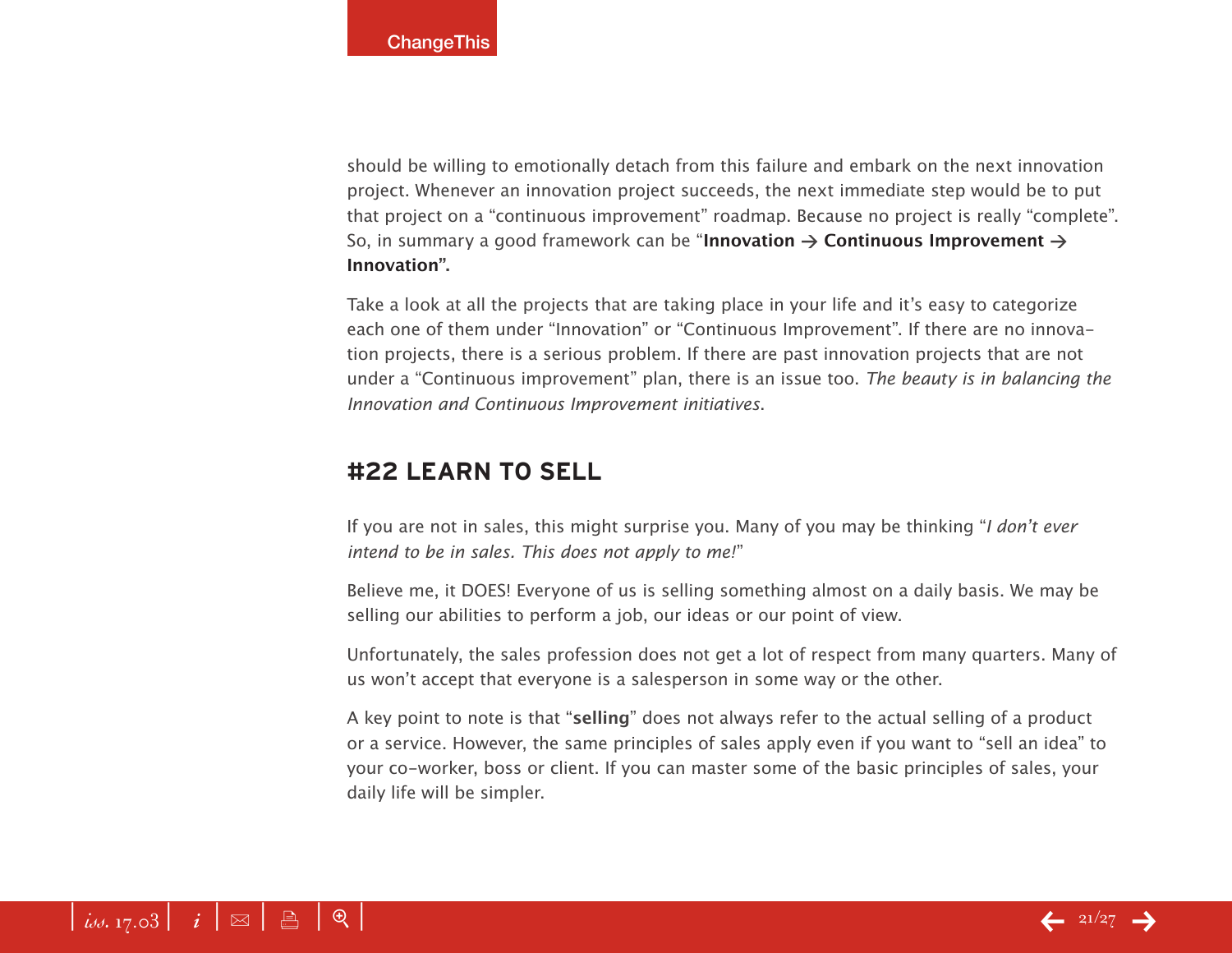As a starter, take a look at Mahan Khalsa's book [Let's Get Real or Let's Not Pla](http://www.amazon.com/exec/obidos/redirect?tag=lifebeyondcod-20&creative=9325&camp=1789&link_code=ur2&path=tg/detail/-/1883219507/qid=1114403090/sr=8-1/ref=pd_ka_1?v=glance&s=books&n=507846)y. One of the best sales books I have ever read. Whether or not you are a salesperson, you will enjoy this book.

#### **#23 Learn systems thinking**

If everyone in a company learns the basics of "systems thinking" life would be very simple. Here is a definition of a system from the late Austrian Biologist Ludwig von Bertalanffy:

*A system is an entity which maintains its existence through the mutual interaction of its parts.*

Systems thinking, in essence, is an understanding of the system as a whole and the mutual interaction of the underlying parts of the system. The effect of changing one part needs to be understood.

You will find systems everywhere. An organization is a system, the project that you are working on is a system. Imagine a scenario where everyone on your project has a solid understanding of the goals of the project, players involved, inter-relationships between the components of the project and understanding of the overall impact of success (or failure) of the project across the organization. Automatically, team members would become more accountable as they have insight into how their piece affects every other piece of the project. They know exactly where their piece fits in the overall puzzle.

For starters, please read [The Fifth Disciplin](http://www.amazon.com/exec/obidos/redirect?tag=lifebeyondcod-20&creative=9325&camp=1789&link_code=ur2&path=ASIN/0385260954/qid=1114492937/sr=2-1/ref=pd_bbs_b_2_1)e by Peter Senge. This book provides an excellent introduction to systems thinking.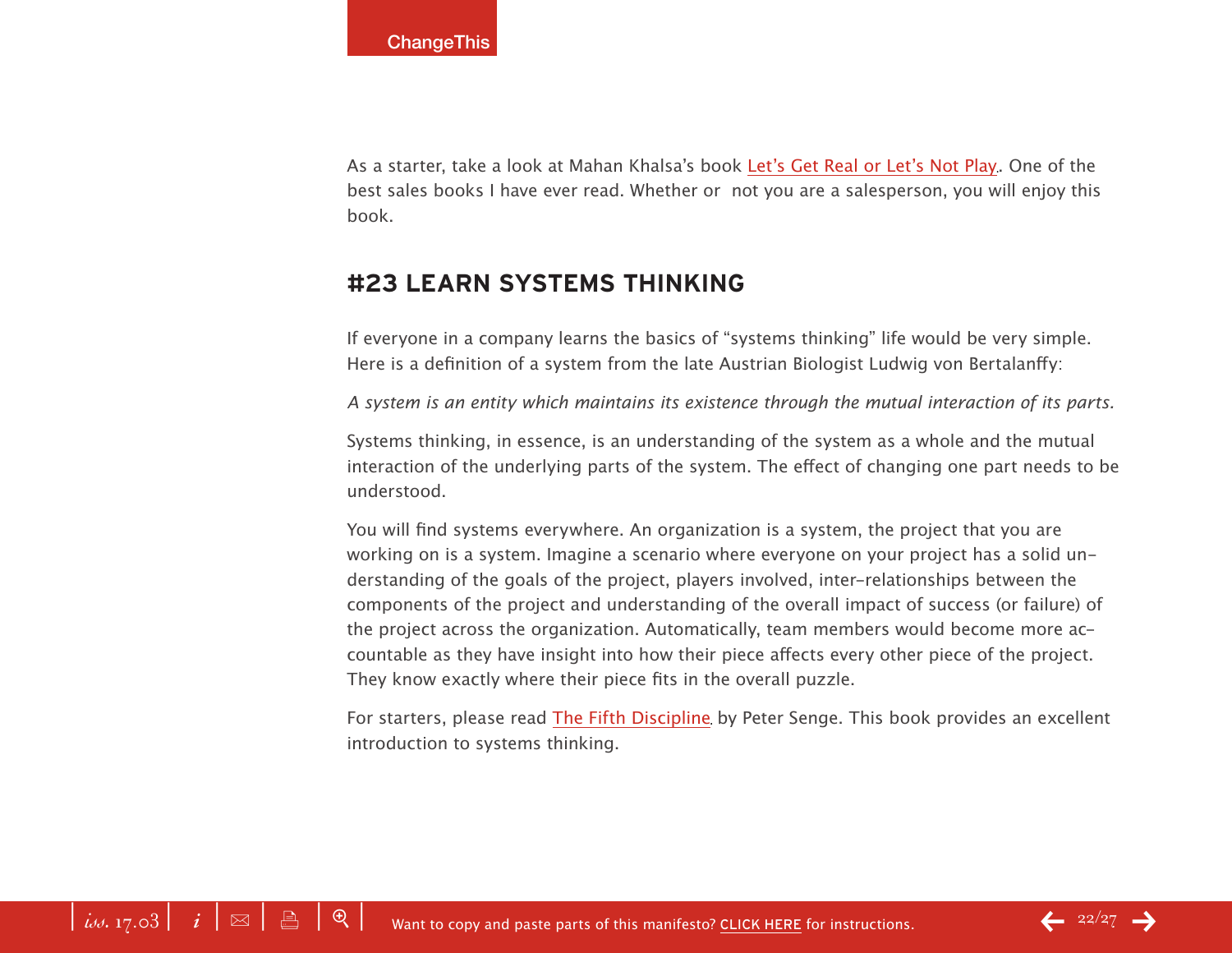#### **#24 Walk away from free**

The general temptation for many of us is to receive things that are "free". Think about that for a second and see if it is really worth receiving those things that are free. Here are some of my thoughts:

- $(1)$  I think there is nothing that is "free." Everything has a price and it has to be paid. The price may not be money.
- $\Omega$  Sometimes "free" things are "free" because of the value that they bring (i.e. close to nothing).
- $(3)$  Once you receive something for "free" although you may not have paid anything, remember that there is a powerful force of reciprocation that is generated within you and you will feel compelled to give back. What are you planning to give back?
- $\bf{r}$ ) If the "free" stuff is really worth something, who is underwriting the "cost" associated with the "free" stuff and why are they doing it?

I can go on but here is the gist: walk away from "free", it is not worth it. **If the offer is very compelling and you ought to take it, then please decide how you will contribute back to the source in exchange for what you received.**

**PS**: I urge you to not to take the above literally. I am referring only to those "free" offers that you know are not really "free". When I posted this on my blog, I got so many mails talking about "free" knowledge that is available on the Net. Think about the many manifestos on ChangeThis.com for a second  $-$  all of them are free but the contributors have already received a lot (publicity, branding, etc.) by giving this away for "free".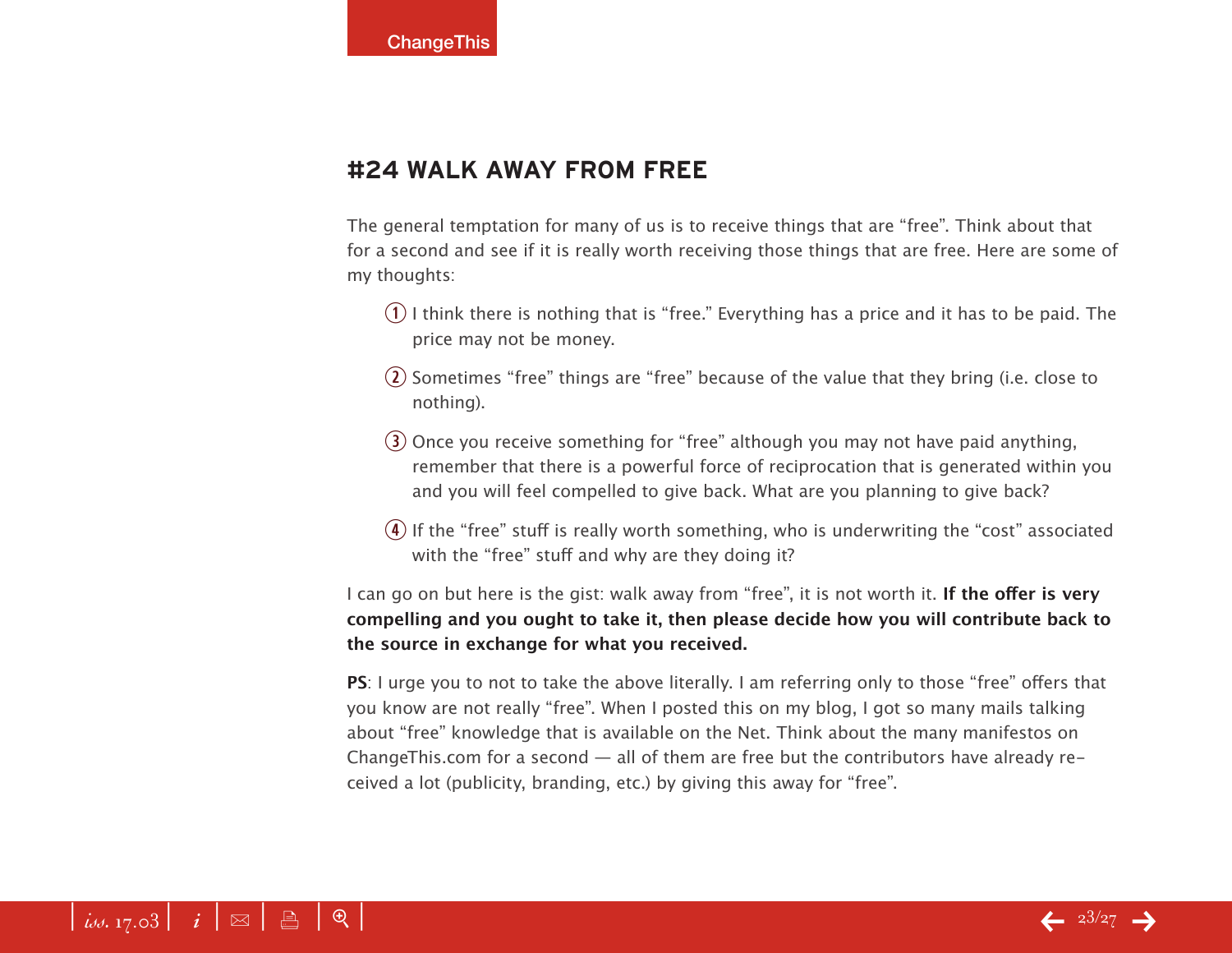## **#25 Influence the influencers**

This post may seem like it is targeted at sales professionals but my guess is that it is equally applicable to professionals at all levels.

Whenever we are making a point, getting our ideas across, we tend to focus only on the decision makers. This may work but many times, the better approach is to look for the influencers in the group. There will always be one or two key influencers in the group. The group will typically look forward to the opinion of these key influencers before they make up their own opinion.

I learnt this concept from leadership guru — [John Maxwel](http://www.maximumimpact.com)l. John has a great way of explaining how to identify the influencer within a group. When you are talking to the group and you make a statement on which the group has to take a stand observe what the members of the group typically do. Most often, they look for the non-verbal queues of the influencer. For example, if the influencer is nodding, many folks in the group will agree with what was said and if the influencer is shaking his head, many members in the group will disagree with what is being said.

I wish you the very best and hope you influence lots and lots of influencers!!

## **Looking for more..**

I have continued to blog on this topic and of course, there are more than 25 ways to distinguish yourself. Here is the link if you want to see what's latest on the same topic:

[http://blog.lifebeyondcode.com/DistinguishYoursel](http://blog.lifebeyondcode.com/DistinguishYourself)f

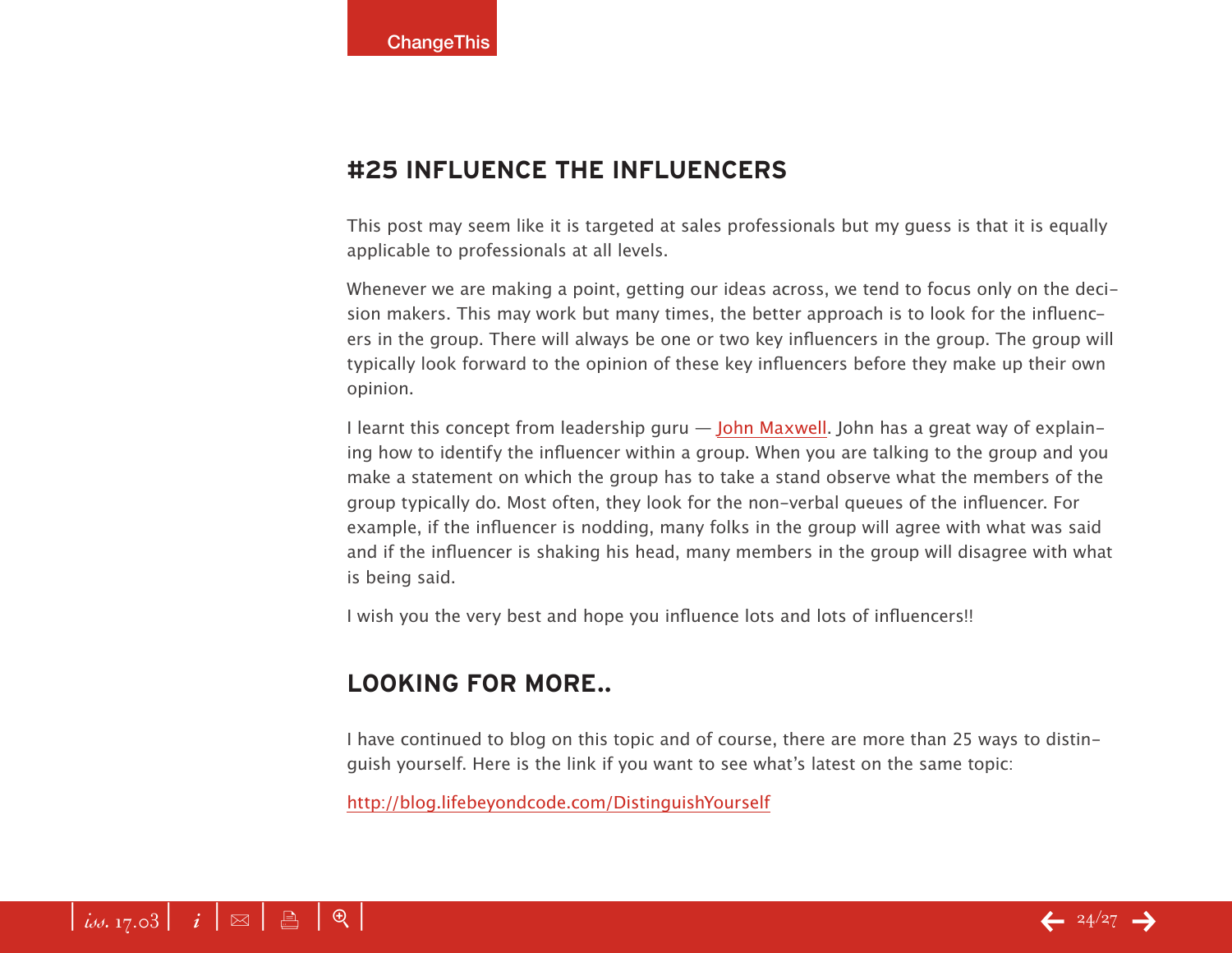# info



#### **buy the book**

For more details or to buy a copy of Rajesh Setty's book, Beyond Code, click here. GO

#### **About the Author**

Rajesh Setty is an entrepreneur, author and teacher.

Setty serves as the chairman of [CIGNEX Technologies, In](http://www.cignex.com/)c, a company he co-founded in 2000. His role there is to evangelize the use of open source software in large and mid-size companies.

Setty wrote his first book when he was nine years old and got it published by the time he was thirteen. Six books were published by the time he was sixteen. His latest book, *Beyond Code: Learn to distinguish yourself in 9 simple steps*, (foreword by Tom Peters) is scheduled to be published in October 2005. You can read more about this upcoming book at the companion website [http://www.lifebeyondcode.co](http://www.lifebeyondcode.com)m.

#### <http://blog.lifebeyondcode.com>

#### **download this**

This manifesto is available from <http://changethis.com/17.25WaysToDistinguish>

#### **send this**

Click here to pass along a copy of this manifesto to others. <http://changethis.com/17.25WaysToDistinguish/email>

#### **Subscribe**

Learn about our latest manifestos as soon as they are available. Sign up for our free newsletter and be notified by email.<http://changethis.com/subscribe>



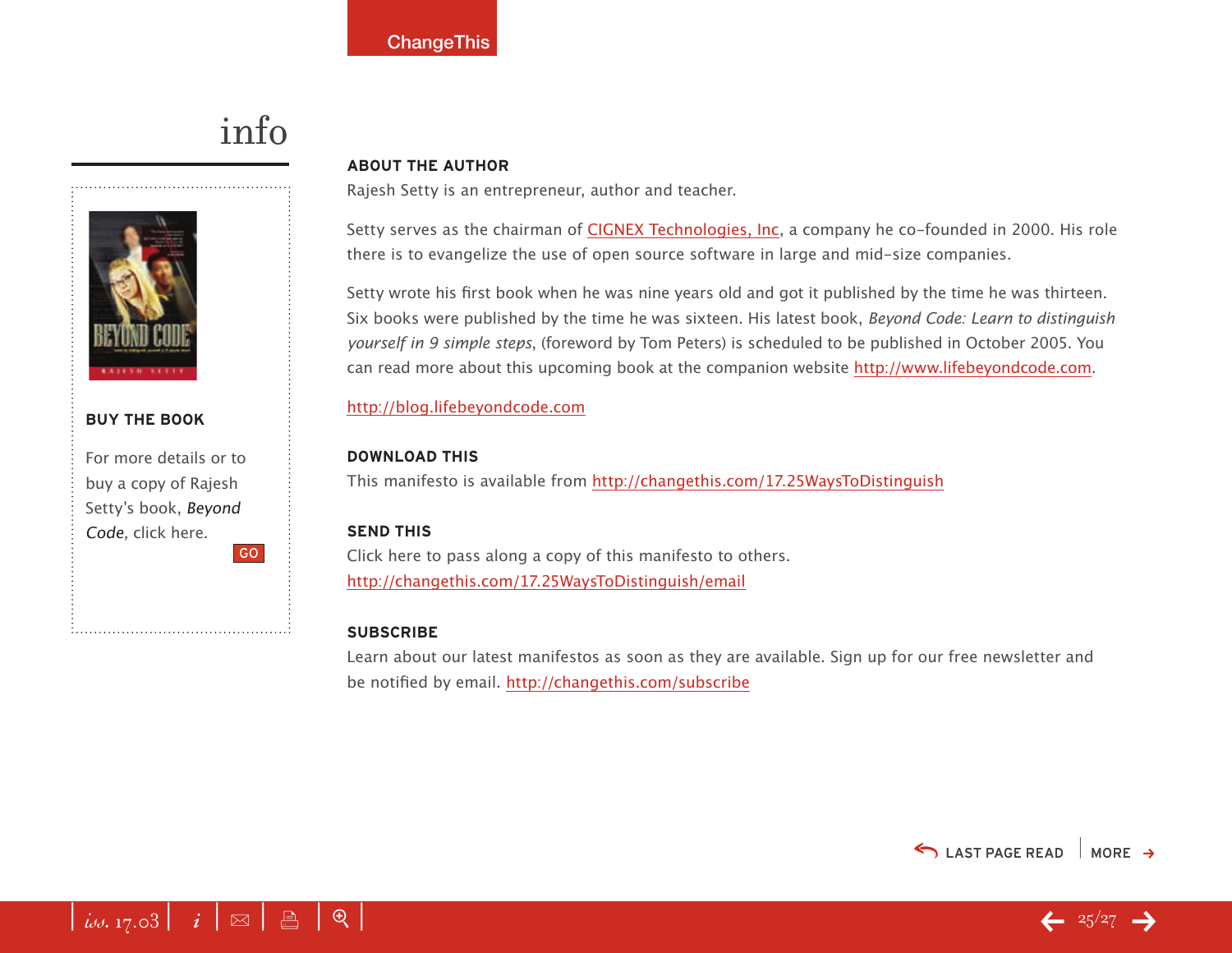## <span id="page-25-0"></span>info

#### **WHAT YOU CAN DO**

You are given the unlimited right to print this manifesto and to distribute it electronically (via email, your website, or any other means). You can print out pages and put them in your favorite coffee shop's windows or your doctor's waiting room. You can transcribe the author's words onto the sidewalk, or you can hand out copies to everyone you meet. You may not alter this manifesto in any way, though, and you may not charge for it.

#### **Navigation & User Tips**

Move around this manifesto by using your keyboard arrow keys or click on the right arrow ( $\rightarrow$ ) for the next page and the left arrow (  $\leftarrow$  ). To send this by email, just click on  $\boxed{\boxtimes}$  .

#### **Having problems saving to disk?**

First, make sure you have the latest version of Acrobat Reader 6 which you can download from <http://www.adobe.com/products/acrobat/readstep2.html>. If problems persist, it may be due to your Acrobat Reader settings. To correct the problem (for Windows), a reader, J. Hansen, suggests going to your Acrobat Reader Preferences > Options > Web browser Options. Check the "Display PDF in Browser" option. Then click on Save to Disk  $\boxed{\boxtimes}$ .

| <b>KEYBOARD SHORTCUTS</b>      | <b>PC</b>     | <b>MAC</b>                        |
|--------------------------------|---------------|-----------------------------------|
| Zoom in (Larger view)          | $[CHL]$ $[+]$ | $[$ $\mathcal{H}$ $]$ $[$ $+$ $]$ |
| Zoom out                       | $[CIL]$ $[-]$ | $[\mathcal{H}]$ $[-]$             |
| Full screen/Normal screen view | [CHL] [L]     | $[\mathcal{H}]$ $[L]$             |